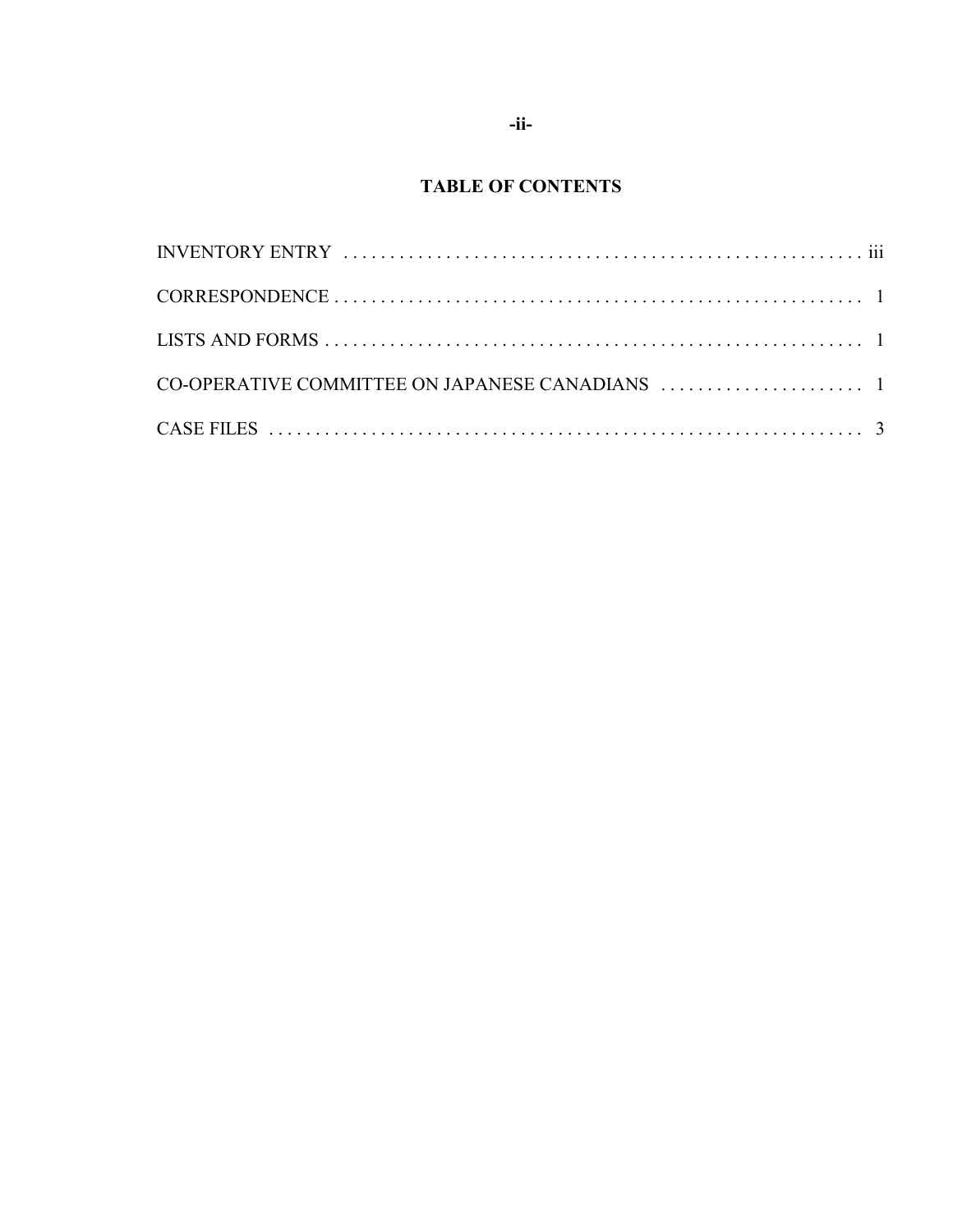**-iii-**

**INTRODUCTION**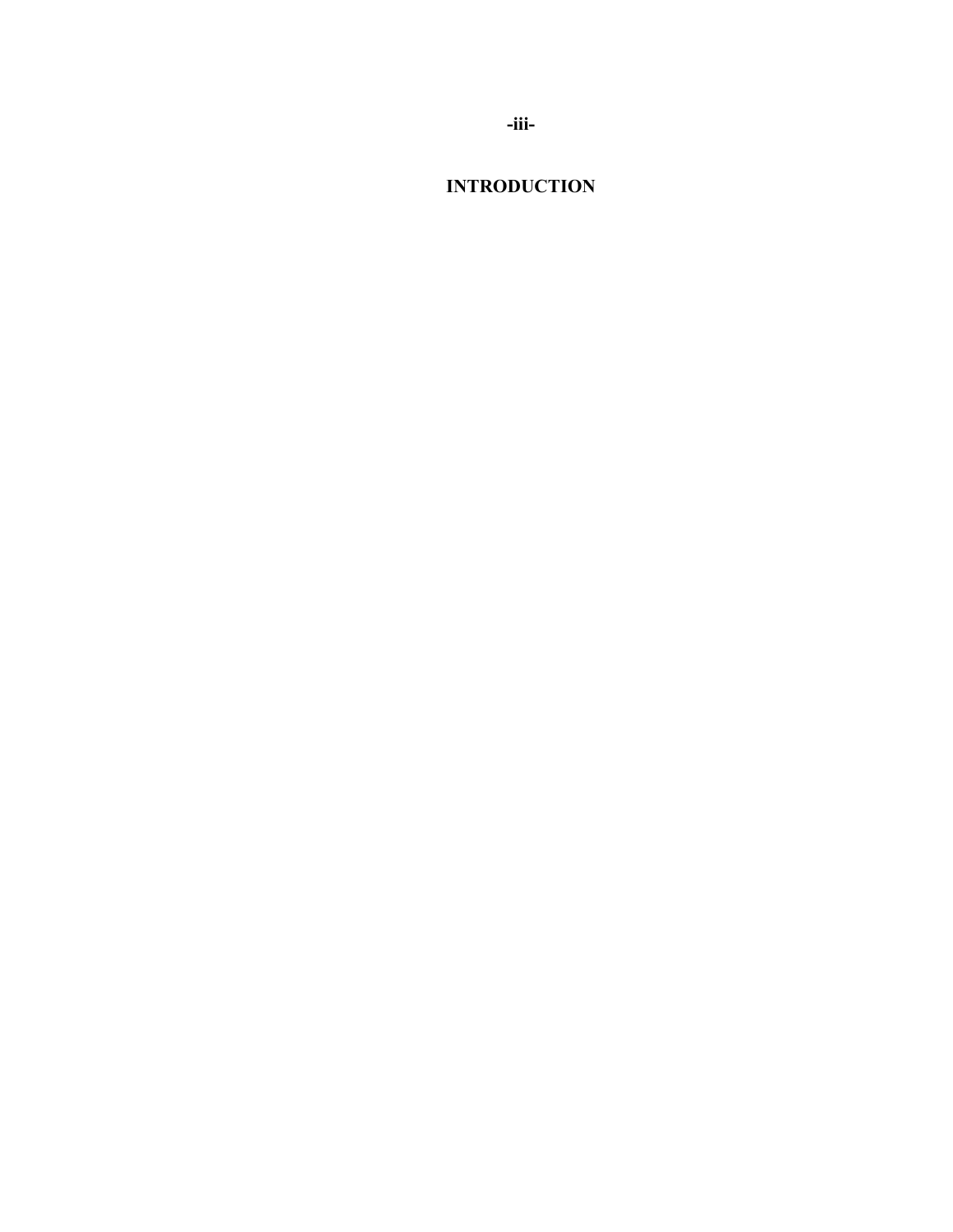## **CHERNIACK, Saul M.**

## **MG 30, E 266**

| Vol.         | File           | <b>Subject</b>                 | Date                     |
|--------------|----------------|--------------------------------|--------------------------|
|              |                | <b>CORRESPONDENCE</b>          |                          |
| $\mathbf{1}$ | $\mathbf{1}$   | Cherniack, S.M. Correspondence | 1942, 1946-<br>Aug. 1947 |
| $\mathbf{1}$ | $\overline{2}$ | Cherniack, S.M. Correspondence | Oct.-Dec. 1947           |
| 1            | 3              | Cherniack, S.M. Correspondence | Jan-Mar 1948             |
| 1            | $\overline{4}$ | Cherniack, S.M. Correspondence | April 1948               |
| $\mathbf{1}$ | 5              | Cherniack, S.M. Correspondence | May-Oct. 1948            |
| 1            | 6              | Cherniack, S.M. Correspondence | Nov.1948-<br>Feb.1949    |
| 1            | $\tau$         | Cherniack, S.M. Correspondence | March-July 1949          |
| 1            | 8              | Cherniack, S.M. Correspondence | 1950                     |
|              | 9              | Cherniack, S.M. Correspondence | 1976                     |

## **LISTS AND FORMS**

| $\mathbf{1}$ | 10           | Forms and Misc. Information                            | 1947-1949 |
|--------------|--------------|--------------------------------------------------------|-----------|
|              | $1 \quad 11$ | Steveston Japanese Women's Society By-Laws 24595       | 1947      |
| $\mathbf{1}$ | 12           | Steveston Japanese Women's Society 24595 - Dissolution | 1947-1950 |
|              | $1 \t 13$    | List of Claimants                                      | 1948-1950 |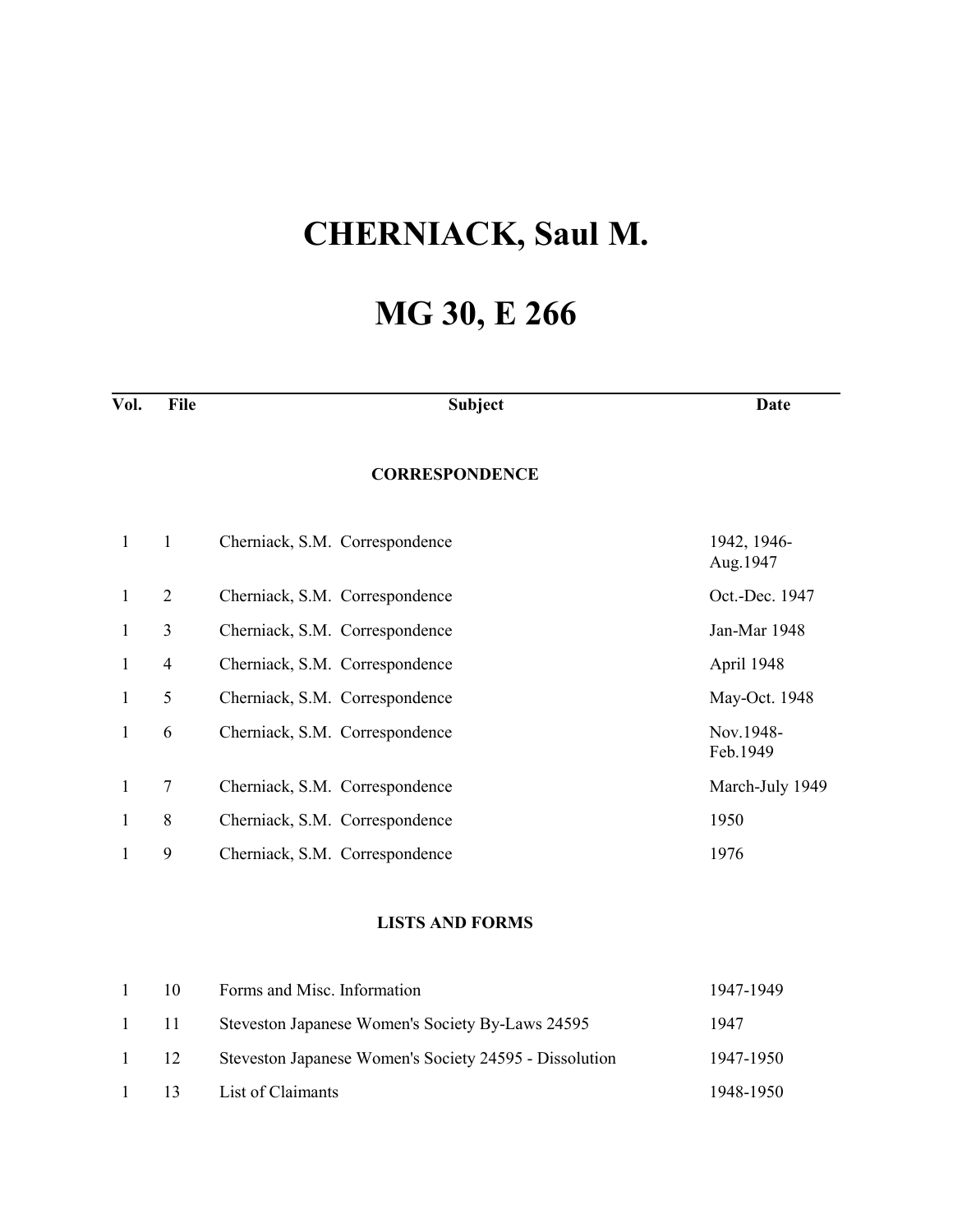|      |             | <b>CHERNIACK, Saul M.</b>                                                    | MG 30, E 266 |
|------|-------------|------------------------------------------------------------------------------|--------------|
| Vol. | <b>File</b> | Subject                                                                      | Date         |
|      | 14          | Winnipeg District Economic Loss Survey Forms of British<br>Columbia Evacuees | 1947-1948    |
|      | 15          | Sasaki, Shimosuke. Correspondence (Photocopies)                              | 1947-1948    |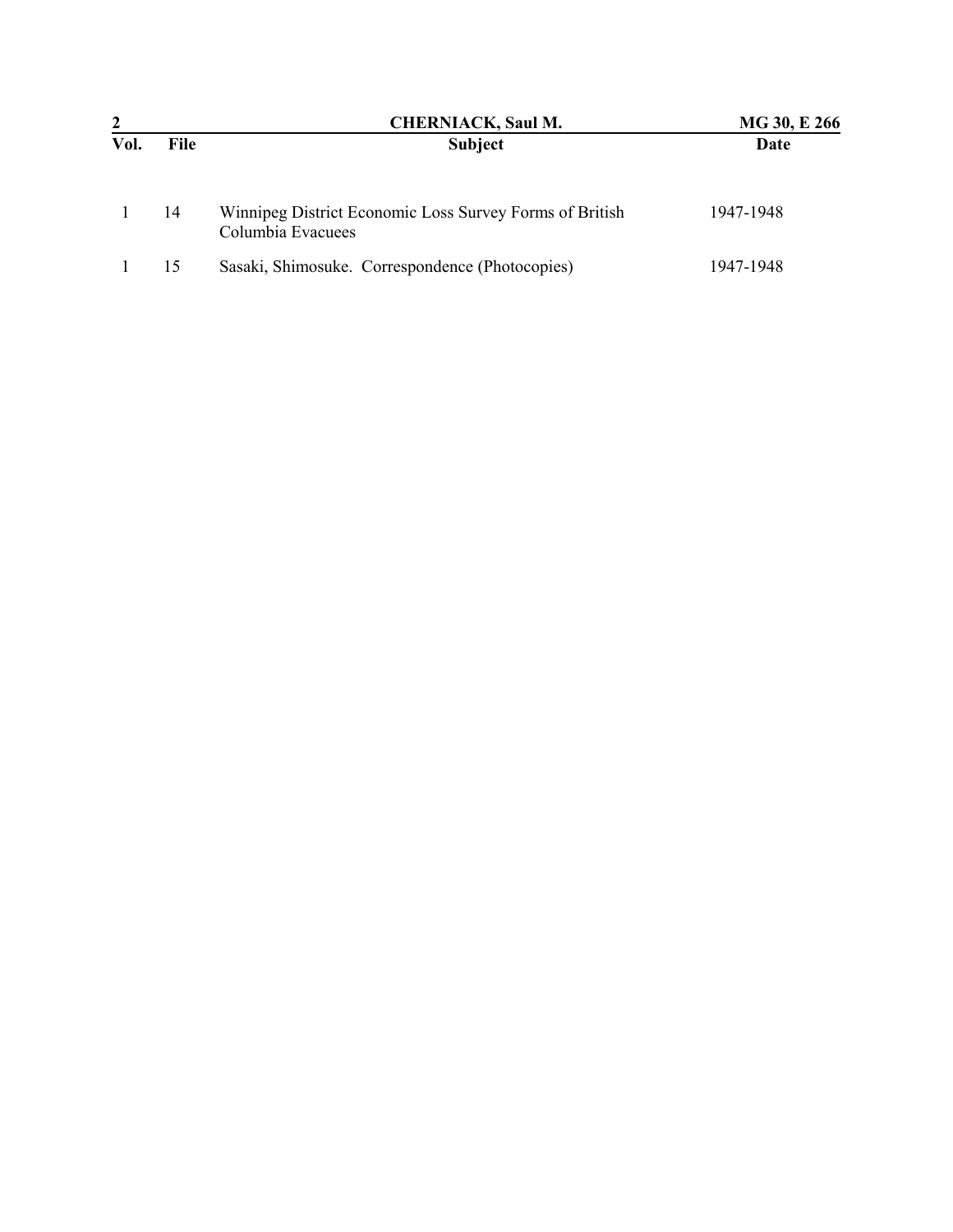| MG 30, E 266 |    |                | <b>CHERNIACK, Saul M.</b> |                                                                              | 3         |  |
|--------------|----|----------------|---------------------------|------------------------------------------------------------------------------|-----------|--|
| Vol.         |    | File Claim No. | <b>Custodian No.</b>      | Name                                                                         | Date      |  |
|              |    |                |                           | <b>CASE FILES</b>                                                            |           |  |
| 1            | 16 | 254            | 10556                     | ONOTERA, Tatsuo. Correspondence,<br>Proceedings                              | 1944-1950 |  |
| 1            | 17 | 818            | 12734                     | ENTA, Tsuruo King. Correspondence,<br>Proceedings, Notes                     | 1948-1950 |  |
| $\mathbf{1}$ | 18 | 819            | 14137                     | FUJII, Hyogoro. Proceedings,<br>Recommendation, Notes                        | 1941-1949 |  |
| 1            | 19 | 820            | 05462                     | GOTO, Toshiaki. Proceedings, Notes                                           | 1948      |  |
| 1            | 20 | 821            | 12689                     | GOTO, Masayo. Claim, Proceedings                                             | 1942-1948 |  |
| $\mathbf{1}$ | 21 | 822            | 13336                     | HASHIMOTO, Ruiichi. Proceedings, Claim,<br><b>Notes</b>                      | 1948      |  |
| 1            | 22 | 823            | 12981                     | MIYASAKI, Saijiro. Proceedings, Claim,<br>Notes, Appraisal                   | 1948      |  |
| 1            | 23 | 824,<br>825    | 14253                     | HINATSU, Kinya. Correspondence,<br>Proceedings, Claim, Notes                 | 1945-1951 |  |
| 1            | 24 | 826            | unknown                   | SASAKI, Kichiro. Claim, Correspondence                                       | 1947-1948 |  |
| 1            | 25 | 827            | 09064                     | TARENAKA, Sakae. Claim,<br>Recommendation, Proceedings, Notes                | 1948-1950 |  |
| $\mathbf{1}$ | 26 | 828            | 12758                     | HIKIDA, Kaichi. Correspondence,<br>Proceedings, Notes, Appraisal             | 1948-1949 |  |
| 1            | 27 | 829            | 01422                     | HISANAGA, Munctoshi. Proceedings,<br>Claim, Notes, Correspondence, Appraisal | 1944-1948 |  |
| 1            | 28 | 830            | 13705                     | HISANAGA, Minezo. Correspondence,<br>Proceedings, Claim, Notes               | 1942-1949 |  |
| 1            | 29 | 831            | 12638                     | MARUYAMA, Teruo. Proceedings, Claim,<br><b>Notes</b>                         | 1948      |  |
| 1            | 30 | 832            | 08340                     | SASAKI, Taki. Proceedings, Claim, Notes                                      | 1948      |  |
| 1            | 31 | 833            | 14008                     | HOSAKI, Shizuo. Claim, Recommendation,<br>Correspondence, Proceedings, Notes | 1947-1948 |  |
| 1            | 32 | 834            | 152205                    | KAITA, Sukerchi. Proceedings, Claim,<br>Correspondence, Notes                | 1948      |  |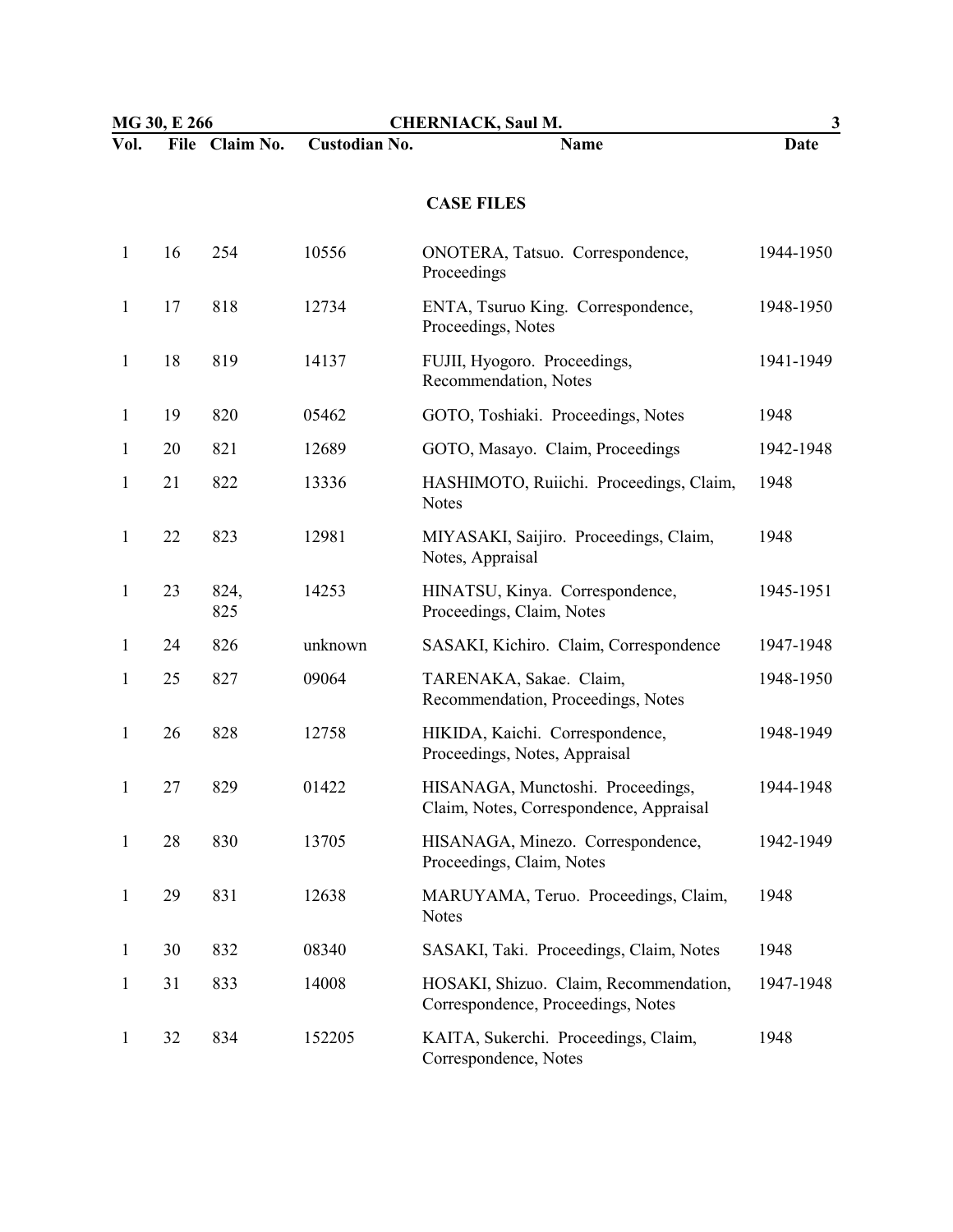| $\overline{\mathbf{4}}$ | <b>CHERNIACK, Saul M.</b><br>MG 30, E 266 |           |               |                                                                          |                     |
|-------------------------|-------------------------------------------|-----------|---------------|--------------------------------------------------------------------------|---------------------|
| Vol.                    | <b>File</b>                               | Claim No. | Custodian No. | <b>Name</b>                                                              | <b>Date</b>         |
| $\mathbf{1}$            | 33                                        | 835       | 13205         | KATO, Kiyoji. Proceedings,<br>Correspondence, Notes, Claim, Deed         | 1926, 1948          |
| $\mathbf{1}$            | 34                                        | 836       | 14258         | KAITA, Takaji. Claim, Proceedings, Notes                                 | 1942-1950           |
| 1                       | 35                                        | 837       | 04330         | YAGI, Mitsuo. proceedings, Claim                                         | 1943-1948           |
| 1                       | 36                                        | 838       | 13575         | TAKEUCHI, Minoru. Proceedings, Claim,<br><b>Notes</b>                    | 1948                |
| 1                       | 37                                        | 839       | 13569         | TAKEUCHI, Yonekichi. Proceedings, Notes,<br>Correspondence               | 1948                |
| 1                       | 38                                        | 840       | 13001         | MIKI, Masao. Claim, Proceedings, Notes                                   | 1936-1948           |
| 1                       | 39                                        | 841       | 12958         | YAMAMOTO, Katsujro. Proceedings,<br>Notes, Claim, Correspondence         | 1943-1948           |
| $\mathbf{1}$            | 40                                        | 842       | 12424         | NAGAMORI, Masajiro. Proceedings, Notes,<br>Claim                         | 1948                |
| $\mathbf{1}$            | 41                                        | 843       | 14342         | MUKAI, Otomatsu. Proceedings, Notes,<br>Correspondence                   | 1942-1948           |
| $\mathbf{1}$            | 42                                        | 844       | 12024         | Mori, Kunizo. Proceedings, Notes, Claim                                  | 1947-1948           |
| $\overline{2}$          | $\mathbf{1}$                              | 845       | 13816         | Ozamoto, Moroku. Proceedings, Claim,<br>Correspondence, Deed             | 1921, 1943-<br>1948 |
| $\overline{2}$          | $\overline{2}$                            | 846       | 14451         | YAMADA, Keizo. Proceedings, Claim,<br><b>Notes</b>                       | 1948                |
| $\overline{2}$          | 3                                         | 847       | 10687         | YAMADA, Yukio. Proceedings, Notes,<br>Claim, Deed 1941, Correspondence   | 1941-1948           |
| $\overline{2}$          | $\overline{4}$                            | 848       | 13819         | OKANO, Mosaburo. Proceedings, Notes,<br>Claim, Correspondence            | 1943-1948           |
| $\overline{2}$          | 5                                         | 849       | 13823         | OKANO, Kazuo. Proceedings, Notes, Claim,<br>Correspondence               | 1944-1948           |
| $\overline{2}$          | 6                                         | 850       | 12415         | NAGASAKA, Kamakiche. Claim,<br>Proceedings, Notes                        | 1942-1950           |
| $\overline{2}$          | 7                                         | 851       | 13251         | SHIMODA, Kumeji. Proceedings, Notes,<br>Claim, Deed 1938, Correspondence | 1938-1948           |
| $\overline{2}$          | $8\,$                                     | 852       | 12494         | OHORI, Masato. Recommendation,<br>Proceedings, Notes, Appraisal, Claim   | 1948-1950           |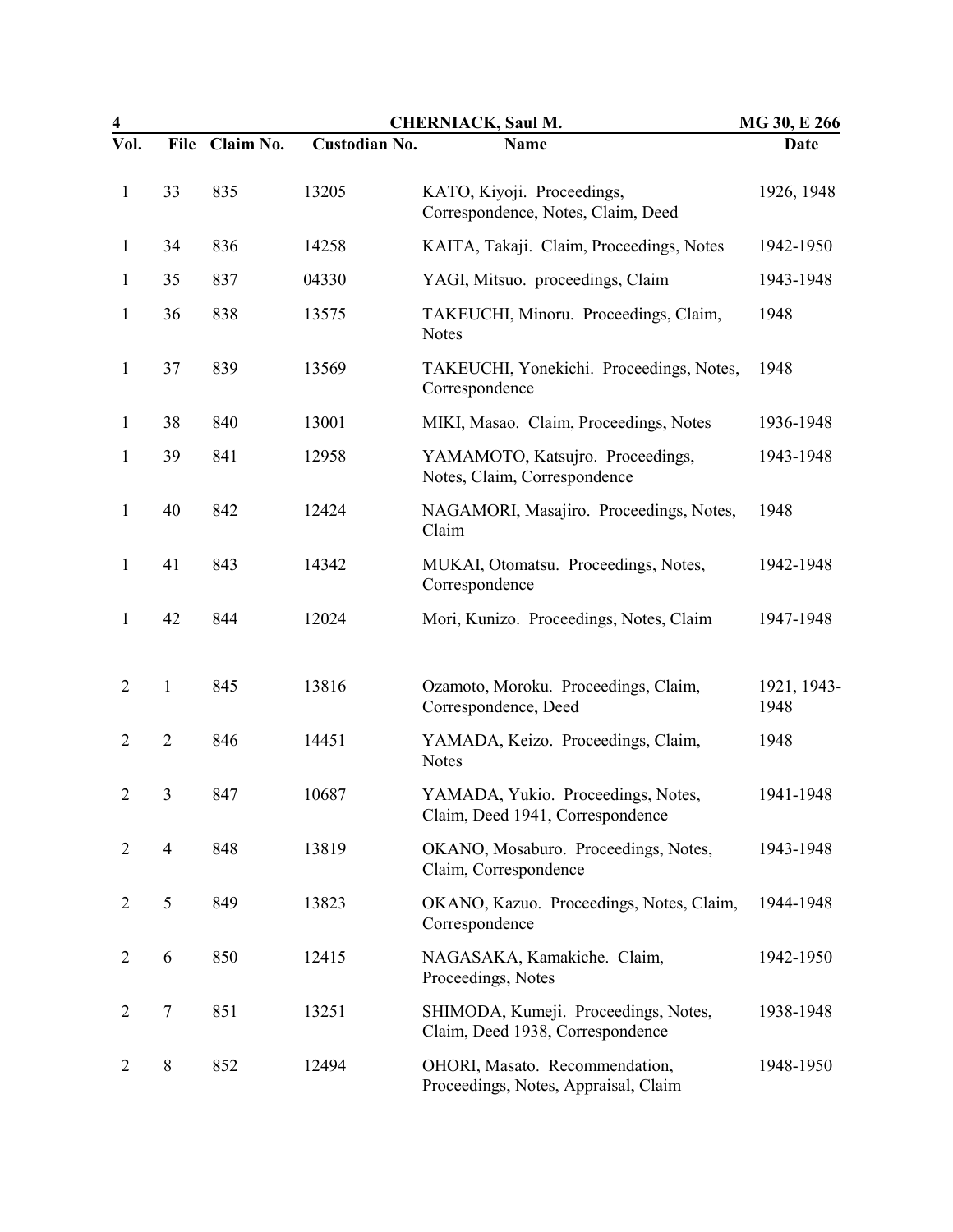| MG 30, E 266   |    |                | <b>CHERNIACK, Saul M.</b> |                                                                                             | 5                   |
|----------------|----|----------------|---------------------------|---------------------------------------------------------------------------------------------|---------------------|
| Vol.           |    | File Claim No. | <b>Custodian No.</b>      | <b>Name</b>                                                                                 | Date                |
| $\overline{2}$ | 9  | 853            | 12425                     | OHORI, Yasushi Herby. Proceedings, Claim,<br>Correspondence, Notes, Appraisal               | 1948                |
| $\overline{2}$ | 10 | 854            | 08401                     | SASAKI, Shusai. Proceedings, Claim,<br>Appraisal                                            | 1948                |
| $\overline{2}$ | 11 | 855            | 141133                    | SUZUKI, Sadao. Proceedings, Claim,<br>Statement of Property, Appraisal, Deeds<br>1931, 1935 | 1931, 1935,<br>1948 |
| $\overline{2}$ | 12 | 856            | 10838                     | TSUCHIYA, Harry Kaname.<br>Recommendation, Proceedings, Appraisal,<br>Claim, Correspondence | 1942-1950           |
| $\overline{2}$ | 13 | 857            | 13993                     | NAKANO, Jisaburo. Proceedings, Appraisal,<br>Correspondence, Claim                          | 1946-1948           |
| $\overline{2}$ | 14 | 858            | 14400                     | NAKANO, Junichi. Proceedings, Appraisal                                                     | 1947-1948           |
| $\overline{2}$ | 15 | 859            | 14406                     | NAKANO, Shigeru. Proceedings, Appraisal,<br>Correspondence, Claim                           | 1948                |
| $\overline{2}$ | 16 | 860            | 04457                     | HAMADE, Itsuji. Correspondence, Claim,<br><b>Notes</b>                                      | 1948-1949           |
| $\overline{2}$ | 17 | 861            | 05023                     | HAMADE, Unosuke. Proceedings, Claim,<br>Notes, Appraisal                                    | 1948                |
| $\overline{2}$ | 18 | 862            | 14255                     | HOSAKA, Chokichi. Proceedings,<br>Appraisal, Correspondence, Deed 1941                      | 1941-1948           |
| $\overline{2}$ | 19 | 863            | 03874                     | KONISHI, Rokuhei. Proceedings, Claim,<br>Appraisal                                          | 1948                |
| $\overline{2}$ | 20 | 864            | 14094                     | OIKE, Kiyusuke. Proceedings,<br>Correspondence, Claim, Appraisal. Deeds<br>1932, 1936       | 1932, 1936,<br>1948 |
| 2              | 21 | 865            | 13807                     | FUJITA, Yoshiya. Proceedings, Claim,<br>Correspondence, Appraisal                           | 1942-1948           |
| $\overline{2}$ | 22 | 866            | 14213                     | OSAKI, Kyutaro. Proceedings, Claim,<br>Correspondence, Appraisal                            | 1948                |
| $\overline{2}$ | 23 | 867            | 06339<br>02347            | EBATA, Eizo and Ebata Ima.<br>Correspondence, Proceedings, Claims<br>Appraisal              | 1943-1950           |
| $\overline{2}$ | 24 | 868            | 12003                     | SAKAI, Shinkichi. Claim, recommendation,<br>Proceedings, Appraisal, Correspondence          | n.d.                |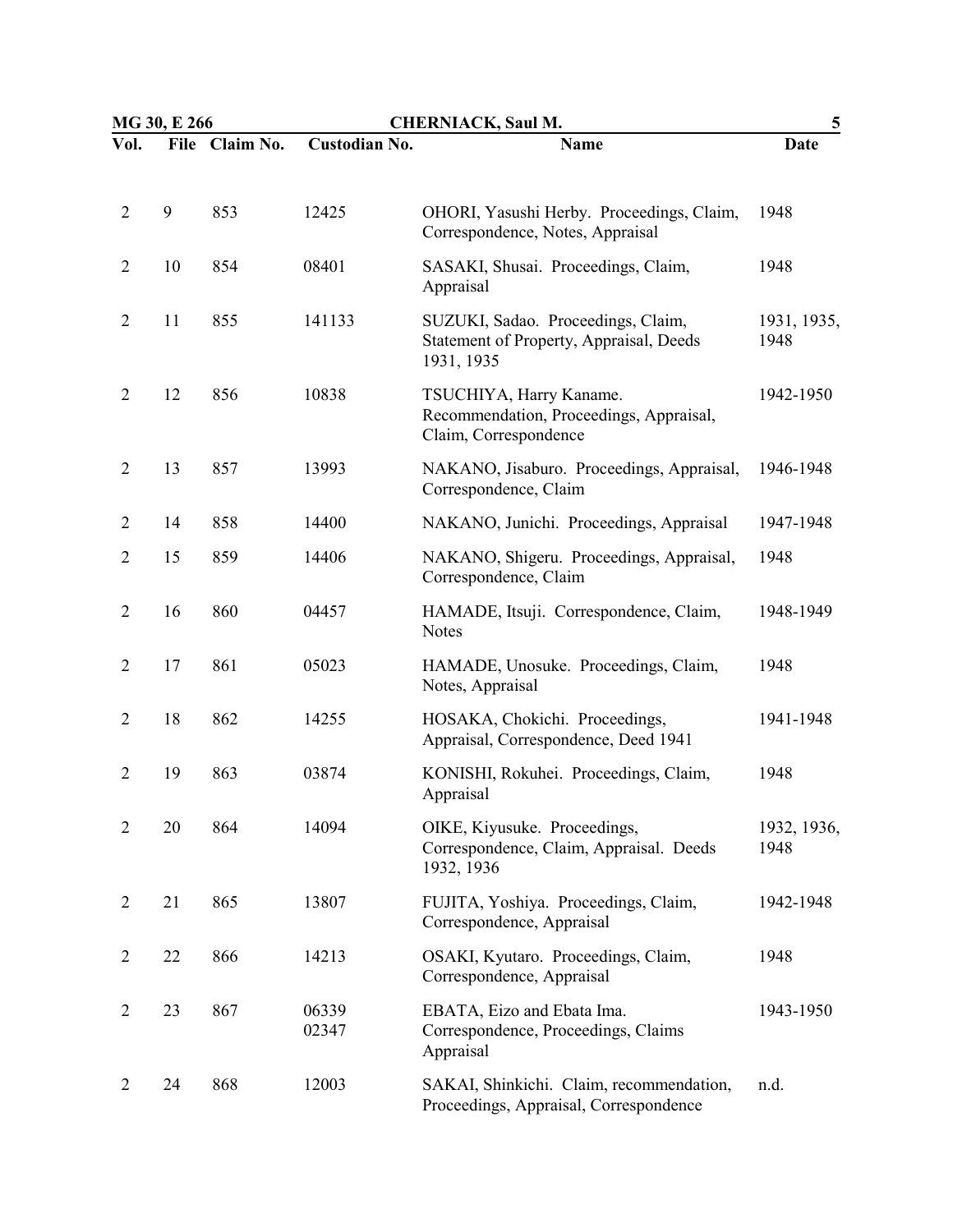| 6              |             |           | <b>CHERNIACK, Saul M.</b> |                                                                                                                                                                                                                    |            |  |
|----------------|-------------|-----------|---------------------------|--------------------------------------------------------------------------------------------------------------------------------------------------------------------------------------------------------------------|------------|--|
| Vol.           | <b>File</b> | Claim No. | <b>Custodian No.</b>      | Name                                                                                                                                                                                                               | Date       |  |
| $\overline{2}$ | 25          | 869       | 11988                     | SAKAI, Kahe. Proceedings, Claim,<br>Appraisal, Correspondence, Statement<br><b>Regarding Property</b>                                                                                                              | 1942-1948  |  |
| $\overline{2}$ | 26          | 870       | 07199                     | MATSUO, Kosaburo. Proceedings, Claim,<br>Appraisal, Correspondence, Accounts                                                                                                                                       | 1944-1948  |  |
| $\overline{2}$ | 27          | 871       | Unknown                   | HIGO, Yukio. Proceedings, Appraisal of<br>Fishing Boat, Claim, Appraisal personal<br>Chattels                                                                                                                      | 1948       |  |
| $\overline{2}$ | 28          | 872       | Unknown                   | NISHIOKA, Shigeki. Recommendation of<br>Commissioner                                                                                                                                                               | 1950       |  |
| $\overline{2}$ | 29          | 873       | 14355                     | FUJISHIGE, Takao. Proceedings, Appraisal<br>of Real Estate, Personal Chattels Claim,<br>Correspondence                                                                                                             | 1948       |  |
| $\overline{2}$ | 30          | 874       | 12627                     | FURUTANI, Chojuro. Proceedings,<br>Appraisal of Farm Land Poultry and berry,<br>Claim, Correspondence, Deeds 1924                                                                                                  | 1924, 1948 |  |
| $\overline{2}$ | 31          | 875       | 03915                     | HAMADA, Hisao. Proceedings, Appraisal of<br>Personal Chattels, Claim                                                                                                                                               | 1948       |  |
| $\overline{2}$ | 32          | 876       | 10665                     | KUSANO, Akiro. Proceedings, Appraisal of<br>Fruit Farm Strawberries and Raspberries,<br>Claim, Correspondence Inventory of Personal<br>Chattels, Notes                                                             | 1942-1948  |  |
| $\overline{2}$ | 33          | 877       | 14050                     | KUSANO, Kyujiro. Proceedings, Appraisal<br>of Farm Land Hops and Aspargus, Personal<br>Chattels, Claim Corespondence, List of<br>Chattels sold by Auction                                                          | 1943-1948  |  |
| $\overline{2}$ | 34          | 878       | 05490                     | OIKAWA, Takeo. Proceedings, Appraisal of<br>personal Chattels with List, Appraisal of<br>Fishing Vessels, Gear, Equipment, Appraisal<br>of Farm Land Raspberries and Currants,<br>Claim, Correspondence, Deed 1939 | 1939-1948  |  |
| 2              | 35          | 879       | 10574                     | OIKAWA, Hisashi. Proceedings, Appraisal<br>of Farm land Strawberries, Currents, Hay<br>Pasture, Fishing Vessels, Gear and<br>Equipment, Claim, Correspondence, List of<br>Chattels Sold, Lease 1942, Deed 1939     | 1939-1948  |  |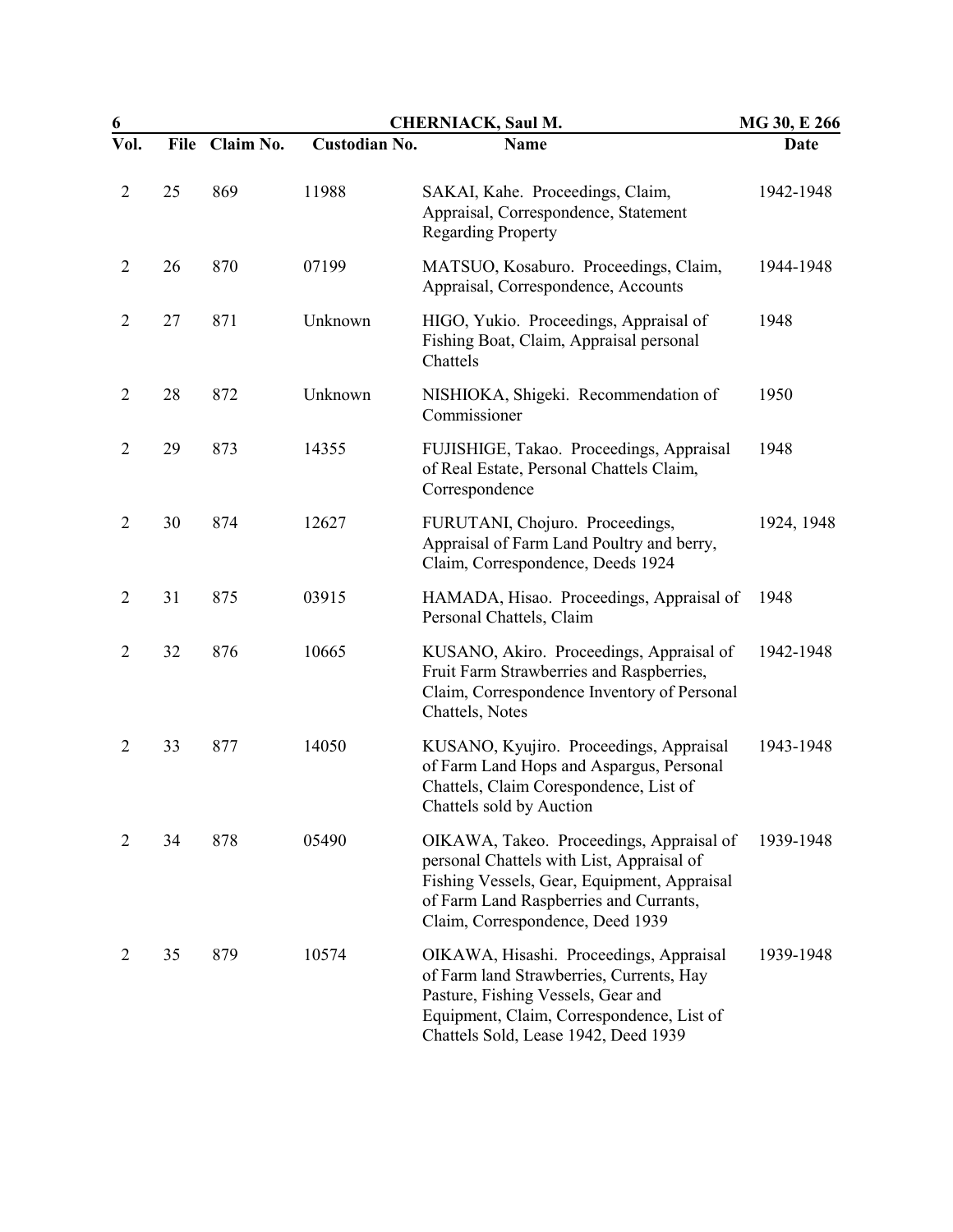| MG 30, E 266   |    |                | <b>CHERNIACK, Saul M.</b> |                                                                                                                                                                              | 7                   |
|----------------|----|----------------|---------------------------|------------------------------------------------------------------------------------------------------------------------------------------------------------------------------|---------------------|
| Vol.           |    | File Claim No. | <b>Custodian No.</b>      | <b>Name</b>                                                                                                                                                                  | Date                |
| $\overline{2}$ | 36 | 880            | 05509                     | OIKAWA, Zennoshin. Proceedings,<br>Appraisal fishing Vessels, Gear, Equipment,<br>Claim                                                                                      | 1947-1948           |
| $\overline{2}$ | 37 | 881            | 10595                     | OIKAWA, Eiki. Recommendation,<br>Proceedings, Appraisal Farm Land, Personal<br>Chattels including Fishing Vessels, Gear and<br>Equipment, Claim, Correspondence Deed<br>1939 | 1939-1948           |
| $\overline{2}$ | 38 | 882<br>850     | 12717<br>11621            | SUSUKI, Shinnosuke and Jun.<br>Correspondence, Proceedings, Claim,<br>Appraisal of farm Land Deed 1939                                                                       | 1939-1950           |
| $\overline{2}$ | 39 | 883            | 13939                     | KAKUMASU, Shinjiro. Proceedings,<br>Appraisal of Farmland Strawberries,<br>Raspberries, Correspondence, Deed 1932.                                                           | 1932-1948           |
| $\overline{2}$ | 40 | 884            | 13657                     | AYUKAWA, Shizuo. Proceedings,<br>Appraisal Personal Chattels, Farm Land<br>Strawberries, Raspberries, House, Claim,<br>Inventory of Chattels left on Property, Notes         | 1942-1948           |
| $\overline{2}$ | 41 | 885            | 13882                     | TAZUMI, Asajiro. Proceedings, Claim,<br>Deed 1931, Deed 1917, Appraisal Personal<br>Chattels, Farm Land Strawberries, Hops,<br>Asparagus, House                              | 1917, 1931,<br>1948 |
| $\overline{2}$ | 42 | 886            | 5858                      | MATSUBA, Ross Satomi. Proceedings,<br>Claim                                                                                                                                  | 1942-1948           |
| $\overline{2}$ | 43 | 887            | 12042                     | OYE, Masaji. Claim, Proceedings                                                                                                                                              | 1948                |
| 2              | 44 | 888            | 12160                     | OYE, Tsunetaro (Estate). Proceedings,<br>Claim, Correspondence, Sale of Vessel<br>Victoria, Appraisal Report Fishing Vessel,<br>House, Deed 1924                             | 1924, 1948          |
| 2              | 45 | 889            | 13730                     | MIYAKE, Takaharu. Proceedings, Claim,<br>Correspondence, Deed 1935, Inventory of<br>Chattels, Appraisal of Farm Land<br>Strawberries, Grass                                  | 1935, 1942-<br>1948 |
| 2              | 46 | 890            | 12953                     | SAITO, Tom Inosuke. Correspondence,<br>Proceedings, Claim, Appraisal of Farm Land<br>Strawberries, Raspberries, uncleared,<br>Personal Chattels Deed 1933                    | 1933, 1947-<br>1949 |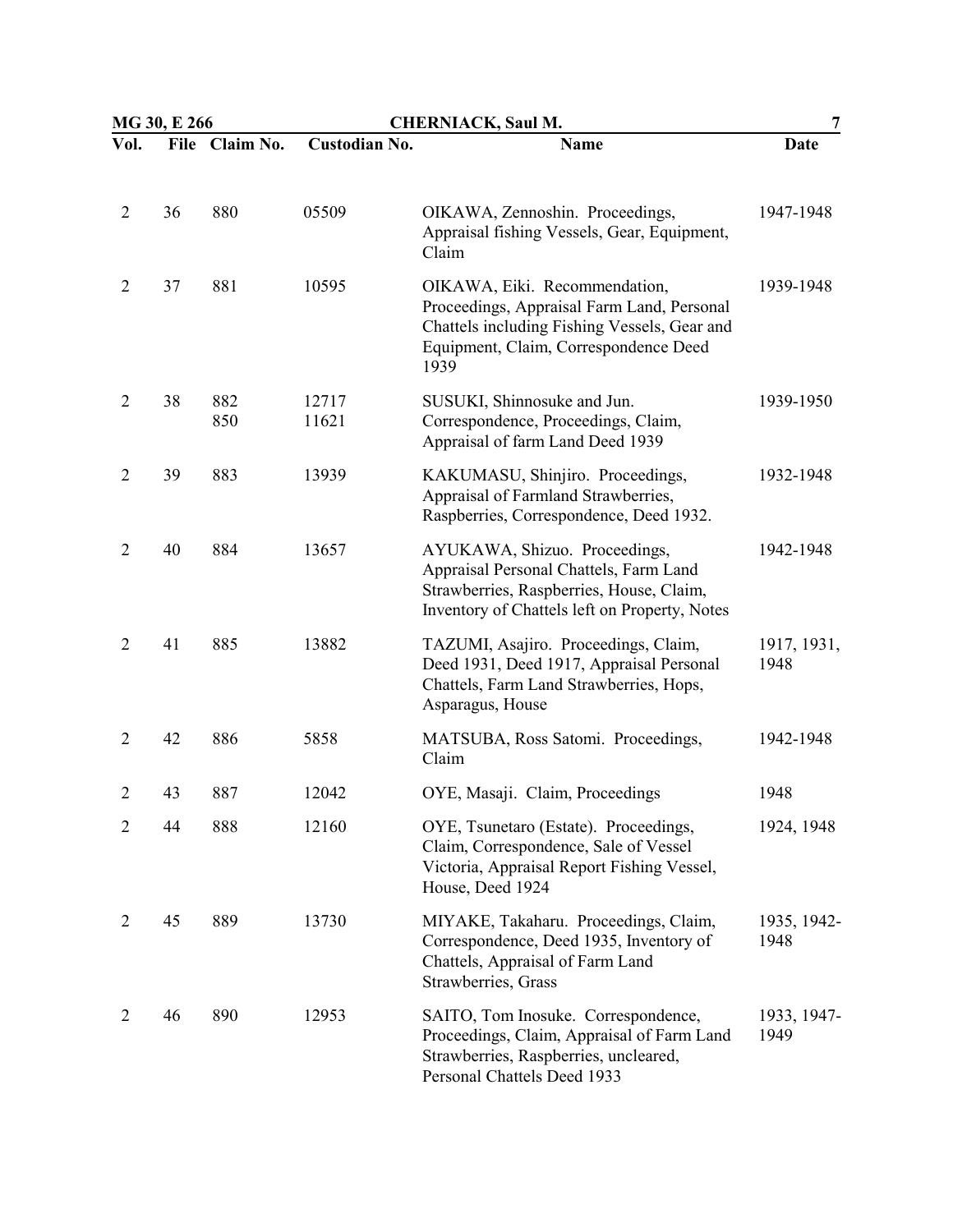| 8              |              |           | <b>CHERNIACK, Saul M.</b> |                                                                                                                                                                                                                                                 |                         |
|----------------|--------------|-----------|---------------------------|-------------------------------------------------------------------------------------------------------------------------------------------------------------------------------------------------------------------------------------------------|-------------------------|
| Vol.           | File         | Claim No. | <b>Custodian No.</b>      | Name                                                                                                                                                                                                                                            | Date                    |
| $\overline{2}$ | 47           | 891       | 13963                     | GOTO, Gen Kichi. Proceedings, Appraisal<br>of Farm Land Strawberries, RAspberries,<br>Asparagus and Building, Personal Chattels,<br>Claim                                                                                                       | 1948                    |
| $\overline{2}$ | 48           | 892       | 13977                     | OSATO, Fred Shigeru. Correspondence,<br>Proceedings, Appraisal of Farm Land, Hops,<br>Personal Chattels, Claim, Deed 1940                                                                                                                       | 1940-1951               |
| $\overline{2}$ | 49           | 893       | 13800                     | HOSAKI, Takeji. Proceedings, Claim,<br>Appraisal of Real Estate (Dry Cleaning and<br>Pressing Store, Residence in Rear)                                                                                                                         | 1942-1948               |
| $\overline{2}$ | 50           | 894       | 14187                     | TATSUMI, Suekichi. Proceedings, Claim<br>Account, Correspondence, Deed 1922,<br>Appraisal of Farm Land strawberries,<br>Asparagus, Fruit Trees, Buildings                                                                                       | 1922, 1948              |
| $\overline{2}$ | 51           | 895       | 03410                     | YAMAMOTO, Sosuki. Proceedings,<br>Appraisal Personal Chattels, Fishing Vessels,<br>Gear and Equipment, Claim                                                                                                                                    | 1948                    |
| $\overline{2}$ | 52           | 896       | 11778                     | OHTA, Yoshiki. Recommendation,<br>Proceedings, Claim, Appraisal of Personal<br>Chattels, Farm Land Strawberries,<br>Raspberries, Currents, Asparagus, Buildings<br>and Fruit Trees, Correspondence Inventory of<br>Personal Chattels, Deed 1941 | 1941-1950               |
| $\overline{2}$ | 53           | 897       | 12131                     | HIRAOKA, Masao. Proceedings, Appraisal<br>of Personal Property Fishing Vessel<br>Tzaartoos, Claim                                                                                                                                               | 1948                    |
| $\overline{c}$ | 54           | 898       | 12073                     | HIRAOKA, Heijiro. Proceedings, Appraisal<br>Personal Chattels, Frame House,<br>Correspondence, Claim, Tax Receipts 1929,<br>1930, 1931. Deeds 1929, 1930, Sale<br><b>Statements</b>                                                             | 1929-1931,<br>1946-1948 |
| 2              | 55           | 899       | 11287                     | MIYAMSHI, Sutezo. Proceedings, Claim,<br><b>Appraisal Personal Chattels</b>                                                                                                                                                                     | 1948                    |
| 3              | $\mathbf{1}$ | 900       | 14246                     | TERAMURA, Chozo. Correspondence,<br>Proceedings, Appraisal of Farmland<br>Strawberries, Raspberries, Currents,<br>Buildings and Trees, Personal Chattels Claim                                                                                  | 1947-1948               |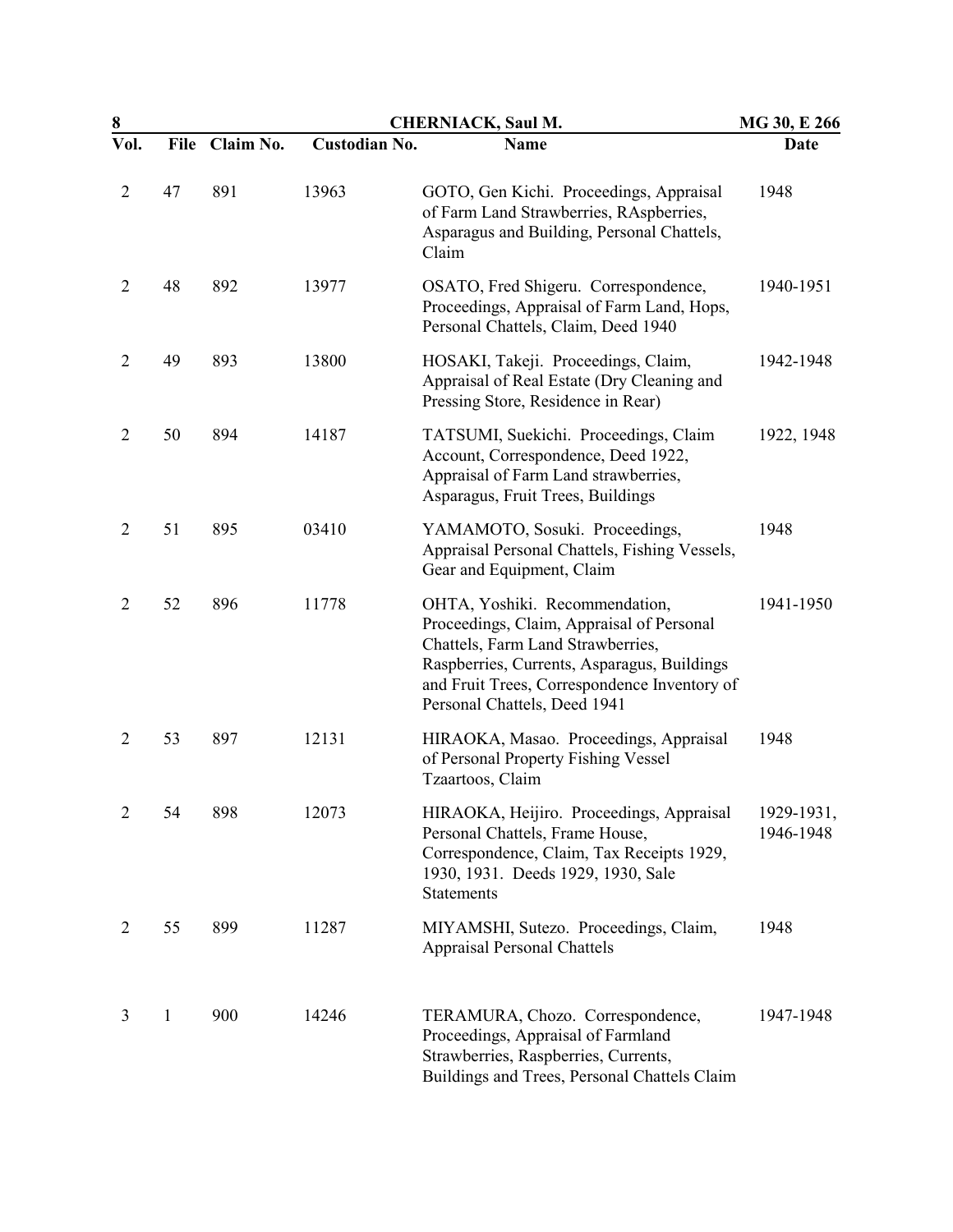| MG 30, E 266 |                |                | <b>CHERNIACK, Saul M.</b> |                                                                                                                                                                                                                   | 9                   |  |
|--------------|----------------|----------------|---------------------------|-------------------------------------------------------------------------------------------------------------------------------------------------------------------------------------------------------------------|---------------------|--|
| Vol.         |                | File Claim No. | <b>Custodian No.</b>      | Name                                                                                                                                                                                                              | Date                |  |
| 3            | $\overline{2}$ | 901            | 12150                     | HAMADE, Risuke. Proceedings, Claim,<br>Taxbill, Deed 1941, Appraisal Farmland,<br>Personal Chattels, Personal Property Fishing<br>Boats King Fisher and Gear                                                      | 1942-1948           |  |
| 3            | 3              | 902            | 14365                     | MAGAMATSU, Denshin. Proceedings,<br>Claim, Personal Chattels Appraisal Farm<br>Land Strawberries, Asparagus, Buildings,<br>Deed 1936                                                                              | 1936, 1948          |  |
| 3            | $\overline{4}$ | 903            | 14333                     | KAITA, Kiichi. Proceedings, Appraisal of<br>Farmland 10 Acres, Raspberries, Currents,<br>Grapes, Claim, Correspondence, Deed 1941                                                                                 | 1941, 1948          |  |
| 3            | 5              | 904            | 12667                     | IBUKI, Masaji. Proceedings, Appraisal Farm<br>land 10 Acres Strawberries, Raspberries,<br>Currents, uncleared, house personal chattels,<br>Claim, Deeds 1939, 1935                                                | 1935, 1936,<br>1948 |  |
| 3            | 6              | 905            | 14079                     | ODAGUCHI, Fumi. Proceedings, Claim,<br>Correspondence                                                                                                                                                             | 1944-1948           |  |
| 3            | $\tau$         | 906            | 14364                     | ITO, Katsutaro. Proceedings, Claim, List of<br>Chattels, Personal Chattels                                                                                                                                        | 1942-1948           |  |
| 3            | 8              | 907            | 14367                     | ITO, Masao. Proceedings, Claim,<br>Correspondence, Appraisal Farmland<br>Strawberries 6 Acres, Deeds 1942, 1933                                                                                                   | 1933, 1942-<br>1948 |  |
| 3            | 9              | 908            | 03898                     | HIRAYAMA, Ichiro. Proceedings, Claim,<br>Appraisal Personal Chattels, Personal<br>Property Gillnets, Skiff, Lines, List of<br>Chattels                                                                            | 1942-1948           |  |
| 3            | 10             | 909            | 14446                     | KUBOTA, Takajiro. Proceedings, Appraisal<br>Personal Chattels Truck, House, Garage,<br>Claim, List of Chattels, Claim                                                                                             | 1942-1948           |  |
| 3            | 11             | 910            | 13849                     | KOGA, Shiro. Proceedings, Appraisal of<br>Farmland 9 <sup>1</sup> / <sub>2</sub> acres of Strawberries,<br>Raspberries, Fruit Trees, Asparagus,<br>Dwelling, Barn, Personal Chattels Piano,<br>Plough, etc., list | 1942-1948           |  |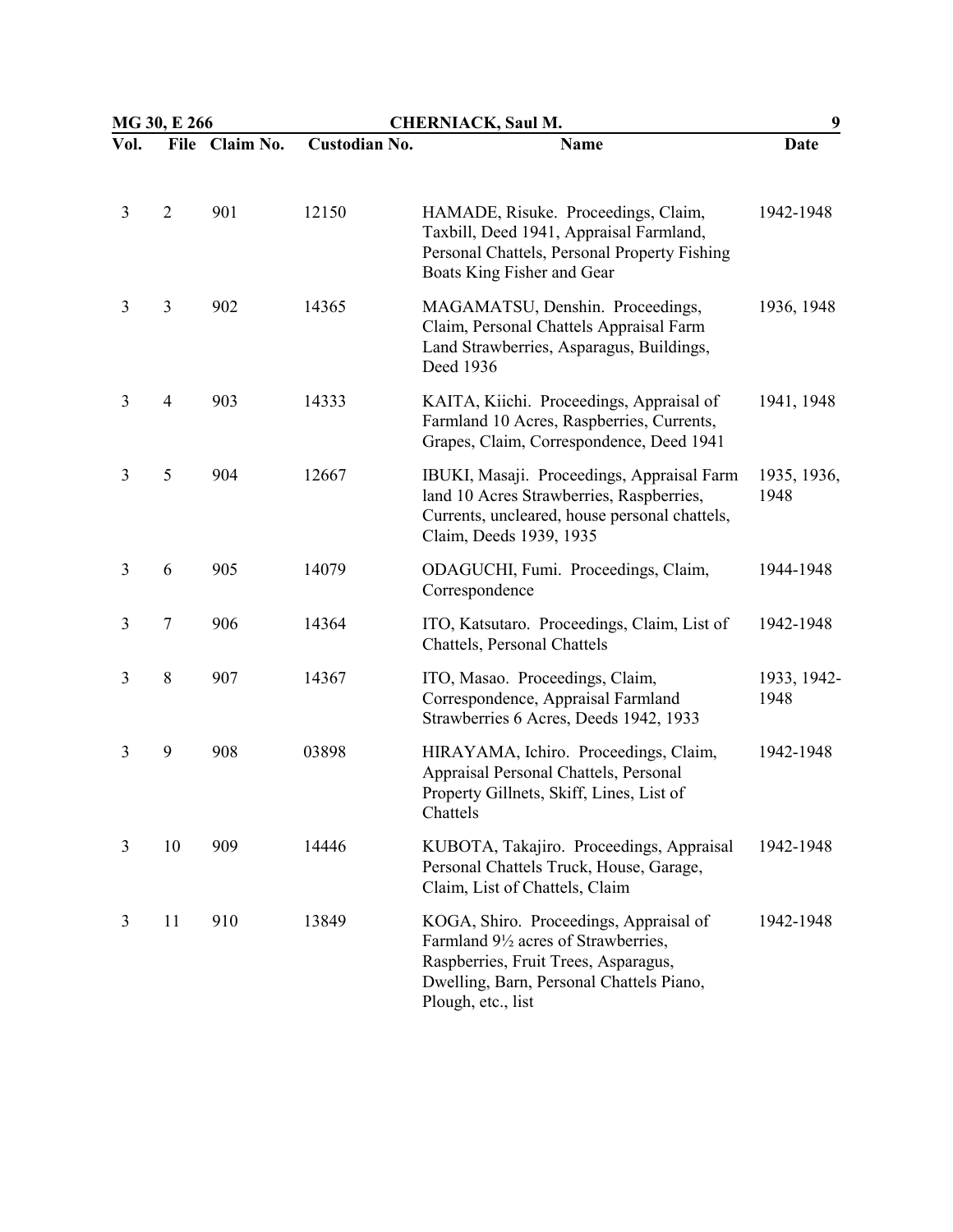| 10   |      |           |                      | <b>CHERNIACK, Saul M.</b>                                                                                                                                                                                    | MG 30, E 266        |
|------|------|-----------|----------------------|--------------------------------------------------------------------------------------------------------------------------------------------------------------------------------------------------------------|---------------------|
| Vol. | File | Claim No. | <b>Custodian No.</b> | Name                                                                                                                                                                                                         | Date                |
| 3    | 12   | 911       | 12437                | KAWATA, Takeo. Proceedings, Claim, List<br>of Chattels Sold, Appraisal Farmland 5 Acres<br>Strawberries, Currents, Raspberries,<br>Vegetables, House and Henhouses, Personal<br>Chattels, Deed 1936          | 1936, 1945-<br>1948 |
| 3    | 13   | 912       | 11253                | KOGA, Tsuneichiro. Proceedings, Claim,<br>Deed 1935, Appraisal 15 Acres Farmland<br>Strawberries, Raspberries, Orchard, House<br>and Barn, Personal Chattels                                                 | 1935, 1948          |
| 3    | 14   | 913       | 08452                | SASAKI, George Choetsu. Proceedings,<br>Claim, Correspondence, Appraisal of<br>Farmland 4½ Acres, Currents, Potatoes, Oats,<br>2 Houses                                                                      | 1948                |
| 3    | 15   | 914       | 03426                | NISHI, Kenichi. Proceedings, Claim,<br>Apprisal Personal Chattels, Fishing Nets and<br>Lines, Correspondence                                                                                                 | 1946-1948           |
| 3    | 16   | 915       | 00610                | MIYAHARA, Tsutomu. Recommendation<br>for Additional Payment, Proceedings,<br>Correspondence, Inventory of Chattels, Claim<br>List of Chattels Sold                                                           | 1942-1950           |
| 3    | 17   | 916       | 04570                | MATSUHARA, Keitaro, Takeo.<br>Proceedings, Claim, Appraisal Personal<br>Chattels Nets, Fishing Vessel Easthope                                                                                               | 1947-1948           |
| 3    | 18   | 917       | 04430                | ABE, Yashimaru. Proceedings,<br>Correspondence, Claim                                                                                                                                                        | 1946-1948           |
| 3    | 19   | 918       | 05036                | DOI, Mataichiro. Proceedings, Claim,<br>Account, Appraisal personal Chattels Fishing<br>Nets, House                                                                                                          | n.d.                |
| 3    | 20   | 919       | 05533                | AMADATSU, Tsunemori. Proceedings,<br>Correspondence, Claim, Appraisal Personal<br>Chattels Floats, Booms, Gillnets                                                                                           | 1948                |
| 3    | 21   | 920       | 04741                | MIYAMOTO, Mantoro. Proceedings, Claim,<br>Correspondence, Deed 1939, Appraisal Farm<br>Land 3 Acres Strawberries, Logan Berries,<br>Raspberries, Barn, House, Personal Chattels,<br>Fishing Lines Lease 1942 | 1939-1948           |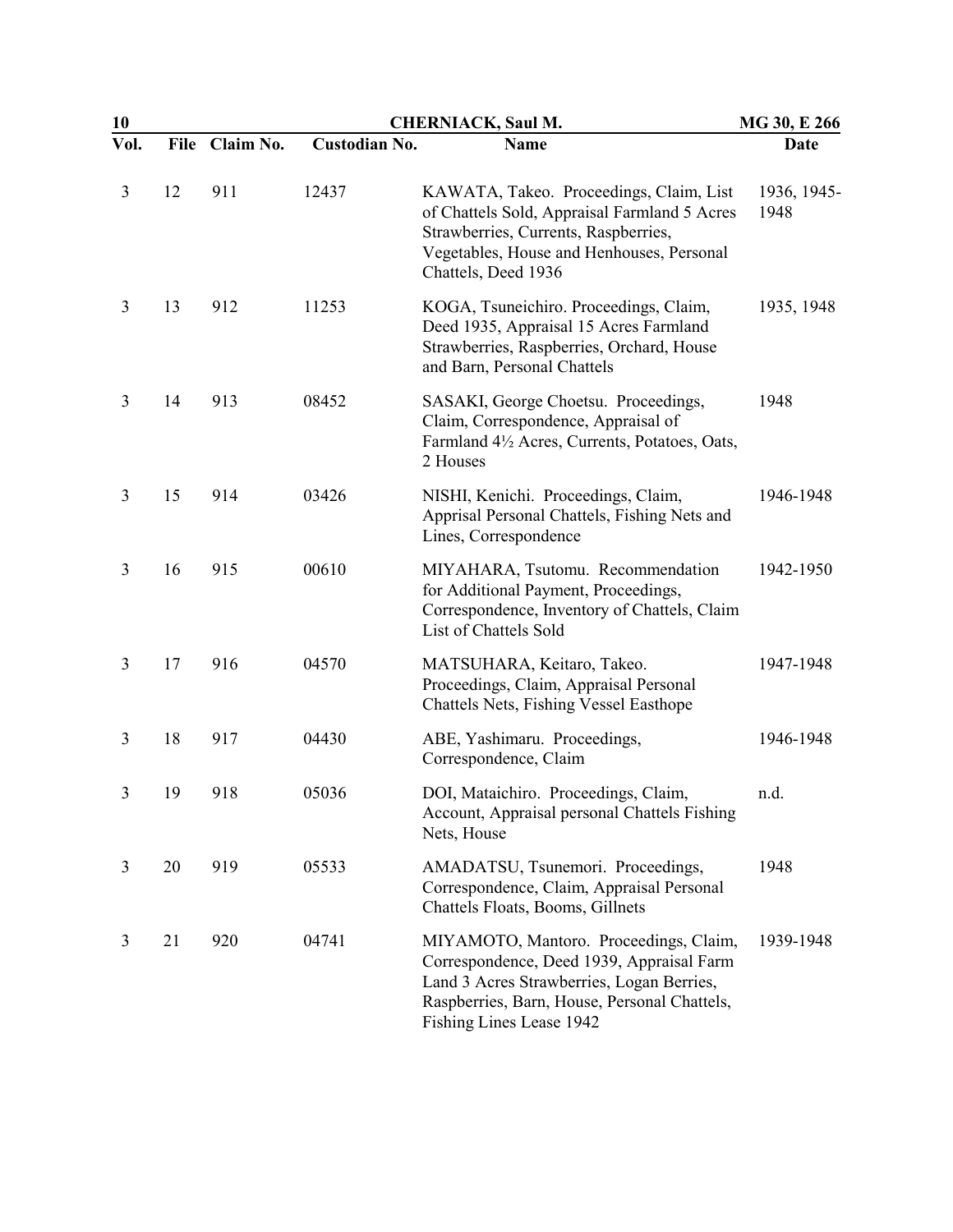|      | MG 30, E 266 |                | <b>CHERNIACK, Saul M.</b> |                                                                                                                                                                                                                                                                                                | 11                  |
|------|--------------|----------------|---------------------------|------------------------------------------------------------------------------------------------------------------------------------------------------------------------------------------------------------------------------------------------------------------------------------------------|---------------------|
| Vol. |              | File Claim No. | <b>Custodian No.</b>      | <b>Name</b>                                                                                                                                                                                                                                                                                    | Date                |
| 3    | 22           | 921            | 13281                     | MITSUNAGA, Takehachi. Proceedings,<br>Claim, Correspondence, Tax Receipts, Deed<br>1928, Appraisal Real Estate Farmland 38<br>Acres Raspberries, Strawberries,<br>Blackberries, Vegetables, Fruit Trees, House,<br>Garage, Personal Chattels                                                   | 1928, 1948          |
| 3    | 23           | 922            | 05511                     | GOTO, Bungoro. Proceedings, Claim,<br>Correspondence, Appraisal of 5 <sup>1</sup> / <sub>2</sub> Acres<br>Farmland Black Curents, House, Boat<br>Harbour, Deed 1939                                                                                                                            | 1939-1948           |
| 3    | 24           | 923            | 13975                     | ONAGI, Kan Kichi. Correspondence,<br>Proceedings, Claim, Deed 1934, Appraisal of<br>Farmland 4½ Acres Raspberries Fruit trees,<br>Henhouse                                                                                                                                                     | 1934, 1944-<br>1948 |
| 3    | 25           | 924            | 13824                     | ARIZA, Enji. Deed 1934, Correspondence,<br>Recommendation for Revision of Value of<br>Timber on 77 Acre Property, Proceedings,<br>Claim. Appraisal Personal Chattels,<br>Farmland 78 Acres Strawberries, Raspberries<br>(4 Acres) 73 Acres uncleared, House, List of<br>Chattels Sold, Sawmill | 1942-1951           |
| 3    | 26           | 925            | 13952                     | ARIZA, Miyaza. Correspondence,<br>Recommendation of Commissioner,<br>Proceedings, Claim, Inventory of Chattels,<br>Appraisal Farmland 10 Acres, Strawberries,<br>Raspberries, uncleared, House, Shed,<br>Personal Chattels                                                                     | 1942-1950           |
| 3    | 27           | 926            | 07018                     | OKUMARA, Hanten Shigehika.<br>Proceedings, Claim, Correspondence, Deed<br>1922, Appraisal of non-Farm Real Estate,<br>House, Garage                                                                                                                                                            | 1922, 1943-<br>1948 |
| 3    | 28           | 927            | Unknown                   | KIKUCHI, Sadanari. Proceedings, Appraisal<br>personal Chattels - used Chevrolet 1937.<br>Claim, Correspondence                                                                                                                                                                                 | 1948                |
| 3    | 29           | 928            | 01819                     | KIKUCHI, Jujiko. Proceedings, Claim,<br><b>Appraisal Personal Chattels</b>                                                                                                                                                                                                                     | 1948                |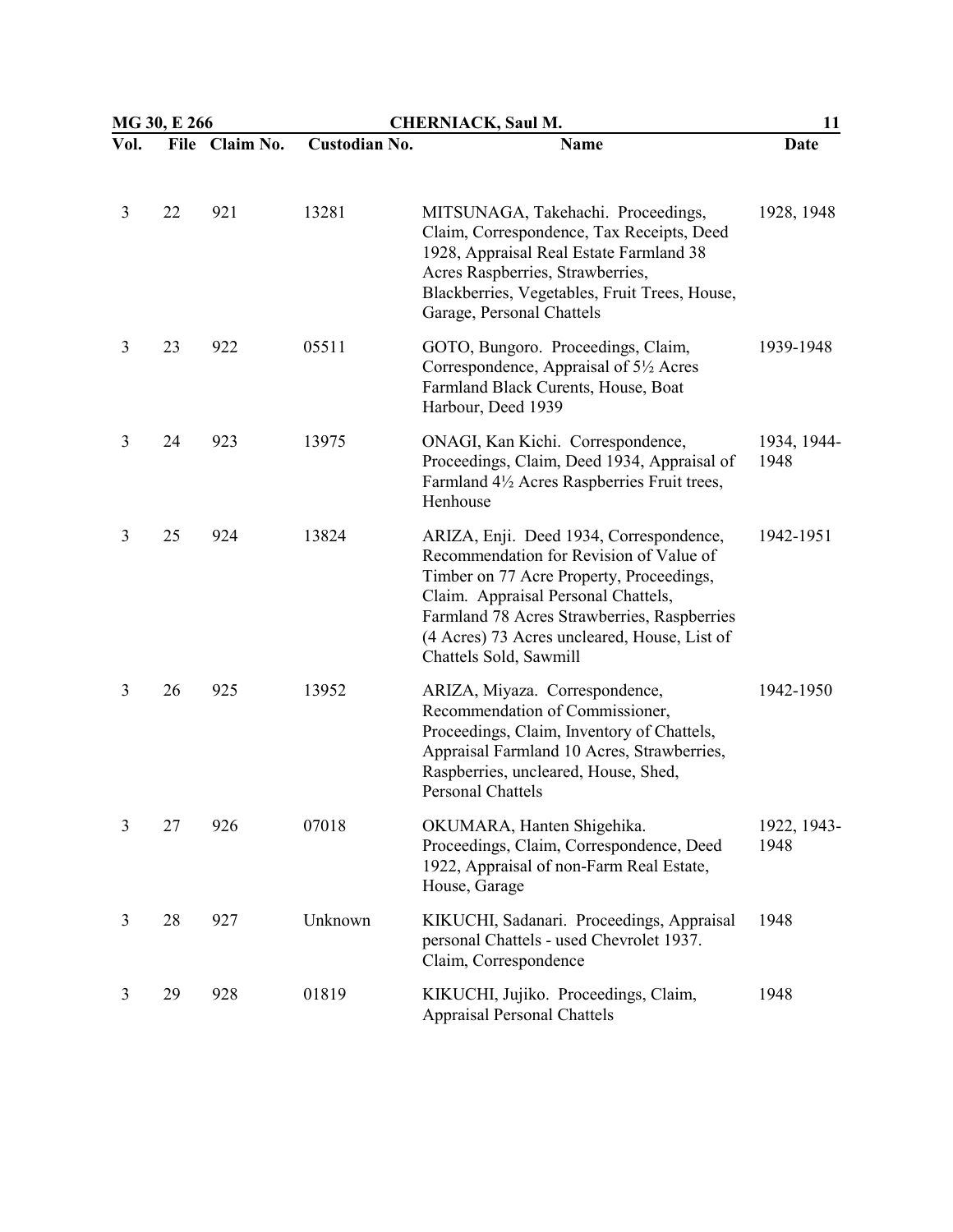| 12             |      | <b>CHERNIACK, Saul M.</b> |                      |                                                                                                                                                                                                                                                                                                              | MG 30, E 266             |
|----------------|------|---------------------------|----------------------|--------------------------------------------------------------------------------------------------------------------------------------------------------------------------------------------------------------------------------------------------------------------------------------------------------------|--------------------------|
| Vol.           | File | Claim No.                 | <b>Custodian No.</b> | <b>Name</b>                                                                                                                                                                                                                                                                                                  | Date                     |
| 3              | 30   | 929                       | 08838                | OTSUKI, Tamatsu. Proceedings, Claim,<br>appraisal of Farmland 5 Acres, Strawberries,<br>Chickenrun, uncleared, House, Hen House,<br>Deed 1938                                                                                                                                                                | 1938-1948                |
| 3              | 31   | 930                       | 16505                | SATO, Hiroshi. Proceedings, Claim,<br>Chicken Ranch, Correspondence, List of<br>Chattels Sold, Deed 1932, Appraisal Personal<br>Chattels, Farmland                                                                                                                                                           | 1932, 1942-<br>1948      |
| 3              | 32   | 931                       | 14051                | OKABE, Katsuyoshi. Proceedings, Claim,<br>Inventory of Chattels left on Property,<br>Appraisal of Personal Chattels, Real Estate 3<br>2/3 Acres Raspberries, Strawberries,<br>Asparagus, uncleared, House, Garage and<br>Packing Shed                                                                        | 1948                     |
| 3              | 33   | 932                       | 04485                | SATO, Shinji, Stephen. Proceedings,<br>Appraisal of Personal Chattels including<br>Truck, Furniture, Tools, Non-Farm Real<br>Estate, House, Claim, Deeds 1929, 1939                                                                                                                                          | 1929, 1939,<br>1942-1948 |
| 3              | 34   | 933                       | Unknown              | TERAKITA, Mutsuo. Correspondence,<br>Proceedings, Claim for Ford Coupe                                                                                                                                                                                                                                       | 1942-1948                |
| 3              | 35   | 934                       | 13805                | SHIMIZU, Jishaburo. Proceedings, Claim,<br>Appraisal List of Chattels sold by Public<br>auction, Correspondence, Appraisal of<br>farmland 87 Acres Strawberries, Raspberries,<br>Asparagus, Rhurbarb, uncleared, Building<br>and Pasture, Chicken houses, Personal<br>Chattels Ice Cream Cooler, Cement Oven | 1942, 1948               |
| $\overline{3}$ | 36   | 935                       | 12695                | SUZUKI, Kanoku. Proceedings, Claim,<br>Appraisal of Farmland 4.87 Acres, Currents,<br>Asparagus, Strawberries, Buildings                                                                                                                                                                                     | 1942-1948                |
| 3              | 37   | 936                       | 10699                | TAKAKI, Denki. Proceedings, Claim,<br>Appraisal of Farmland 4.83 Acres<br>Strawberries, Raspberries, Vegetables and<br>Building, Personal Chattels Furniture and<br><b>Agricultural Tools</b>                                                                                                                | 1948                     |
| 3              | 38   | 937                       | 13697                | SHIMOJI, Shigeto. Proceedings, Claim,<br>Appraisal Personal Chattels, Farmland<br>STrawberries, Raspberries, Potatoes, Fruit<br>and Buildings, House and Buildings                                                                                                                                           | 1948                     |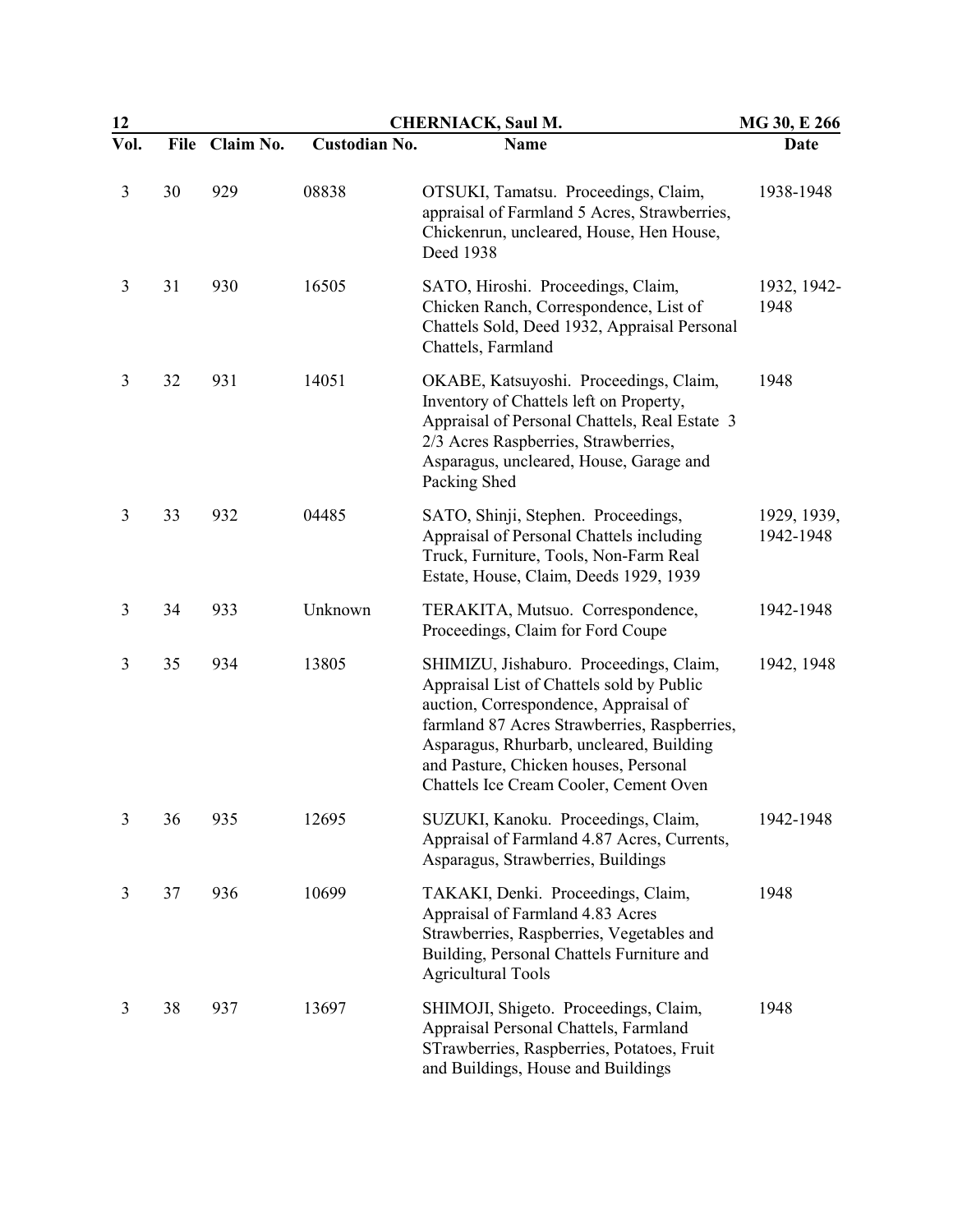|      | MG 30, E 266 |                | <b>CHERNIACK, Saul M.</b> |                                                                                                                                                                                                                                                     | 13                  |  |
|------|--------------|----------------|---------------------------|-----------------------------------------------------------------------------------------------------------------------------------------------------------------------------------------------------------------------------------------------------|---------------------|--|
| Vol. |              | File Claim No. | <b>Custodian No.</b>      | <b>Name</b>                                                                                                                                                                                                                                         | Date                |  |
| 3    | 39           | 938            | 08090                     | TAKAHASHI, Koji. Proceedings, Claim,<br>Deed 1939, Appraisal of Personal Property<br>Farmland 4 Acres half cleared unplanted                                                                                                                        | 1939, 1948          |  |
| 3    | 40           | 939            | 13541                     | SHIMIZU, Rishio. Proceedings, Claim, Deed<br>1938-1942, Appraisal of Farm land 6.5 Acres<br>Strawberries one Acre, House, Personal<br>Chattels                                                                                                      | 1938-1948           |  |
| 3    | 41           | 940            | 12942                     | TSUTSUMI, Masao. Proceedings, Claim,<br>Deeds 1942, 1937, Appraisals of Farmland 18<br>Acres STrawberries, Raspberries, Buildings,<br>uncleared, Personal Chattels, Farm Tools                                                                      | 1937, 1942-<br>1948 |  |
| 3    | 42           | 941            | 13703                     | TANIGUGHI, Rokusaburo. Correspondence,<br>Proceedings, Notes, Accounts, Mortgage,<br>Claim, Appraisal of Farmland 28 Acres 1/2<br>uncleared, 1/2 small Fruit and Pasture Personal<br>Chattels                                                       | 1942-1948           |  |
| 3    | 43           | 942            | Unknown                   | SHIGETA, Fusazo. Proceedings, Claim, List<br>of Chattels sold by Public Auction                                                                                                                                                                     | 1944-1948           |  |
| 3    | 44           | 943            | 12983                     | YASUMATSU, Kosaku. Proceedings,<br>Claim, List of Chattels sold, Correspondence,<br>Assessments of Land, Deed 1938. Appraisal<br>of Personal Chattels Furniture, 25 Acres of<br>Farmland 16 Acres Cultivates Strawberries,<br>Raspberries, Rhurbarb | 1942-1948           |  |
| 3    | 45           | 944            | 04910                     | OTSU, Kamekichi. Proceedings, Claim,<br>Deed 1935, Insurance, List of Items sold<br>Appraisal of Real Estate Bungalow, Personal<br>Chattels (Furniture)                                                                                             | 1935, 1945-<br>1948 |  |
| 3    | 46           | 945            | 07582                     | HIROSE, Akira. Proceedings, Appraisal of<br>Farmland 4 Acres uncleared, Correspondence                                                                                                                                                              | 1948-1949           |  |
| 3    | 47           | 946            | 12610<br>12609            | HIROSE, Takuji and Chiye.<br>Recommendation For higher valuation due to<br>higher private offer by tenant then D.V.L.A.<br>price, Proceedings, Appraisal Real Estate 8<br>Acres in Strawberries and Raspberries, House                              | 1948-1950           |  |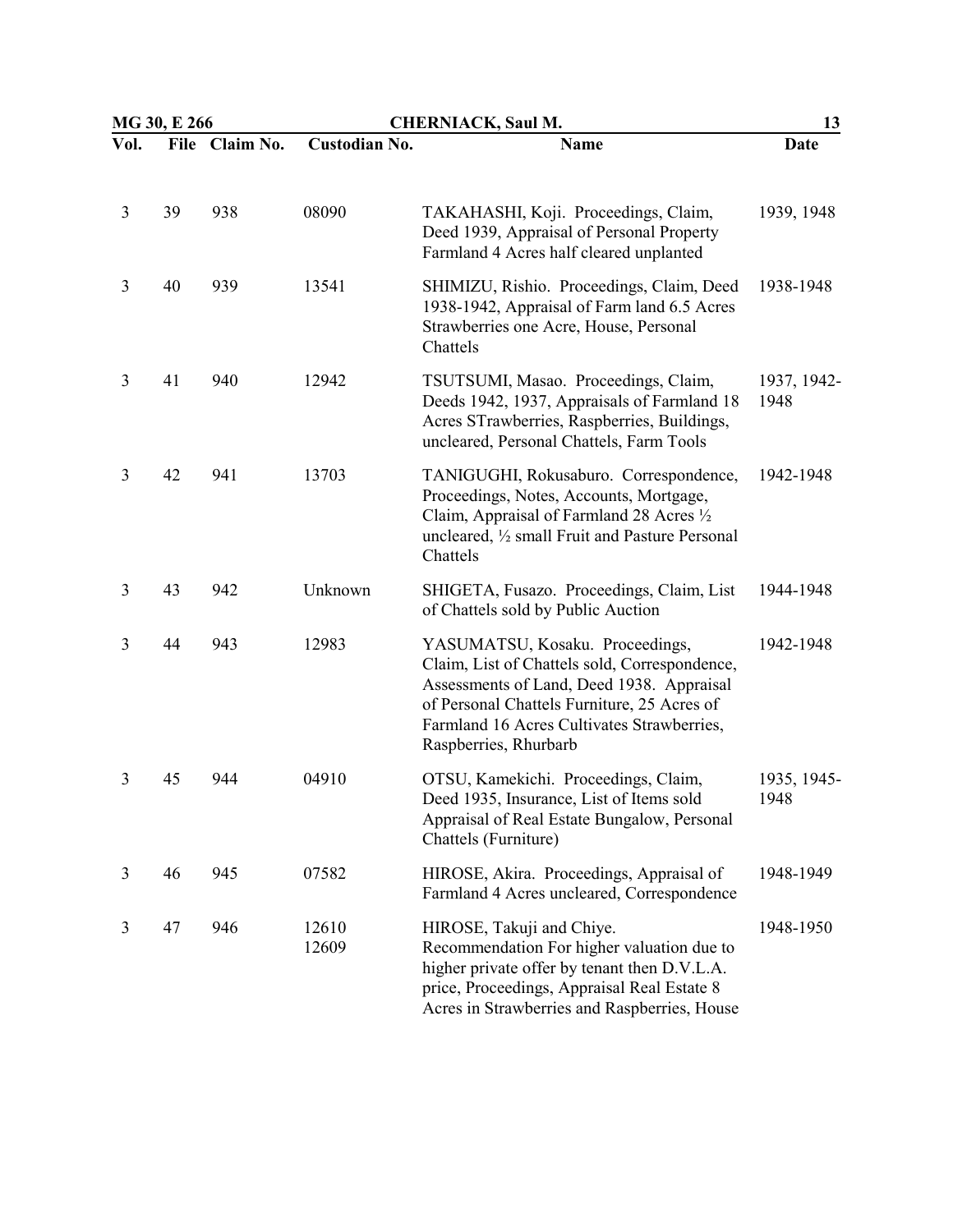| 14   |                |           |               | <b>CHERNIACK, Saul M.</b>                                                                                                                                                                            | MG 30, E 266 |  |
|------|----------------|-----------|---------------|------------------------------------------------------------------------------------------------------------------------------------------------------------------------------------------------------|--------------|--|
| Vol. | <b>File</b>    | Claim No. | Custodian No. | <b>Name</b>                                                                                                                                                                                          | Date         |  |
| 3    | 48             | 947       | 04918         | OTSU, Genji. Proceedings, Claim,<br>Insurance, Deed 1935, List of Fishing nets<br>Furniture, Fishing Vessel 37 Feet, Appraisal<br>non Farm Real Estate House, Fishing Vessel,<br>Nets, Furniture     | 1944-1948    |  |
| 3    | 49             | 948       | 08103         | SUGA, Yoshio. Proceedings, Claim                                                                                                                                                                     | 1948         |  |
| 3    | 50             | 949       | 14340         | KAMIYA, Jiro. Proceedings, Claim,<br>Appraisal of Farmland 13.5 Acres<br>Strawberries, Raspberries, Hay uncleared,<br>List of Personal Chattels                                                      | 1948         |  |
| 3    | 51             | 950       | 04616         | NAKAI, Matsue. Proceedings, Claim,<br>Appraisal Personal Chattels (Furniture)                                                                                                                        | 1948         |  |
| 3    | 52             | 951       | 04869         | MORITA, Hiro Kichi. Proceedings, Claim,<br>Appraisal of House, Fishing nets and line,<br>Personal Chattels (Furniture), Tax Notices,<br>Deed 1940, Correspondence, List of Items<br>sold by Auction  | 1940-1948    |  |
| 3    | 53             | 952       | 13457         | SHIKAZE, Satsuo. Proceedings, Claim,<br>Appraisal of Personal Chattels (Furniture)                                                                                                                   | 1948         |  |
| 3    | 54             | 953       | 03896         | NISHII, Kichinosuke. Proceedings, Claim,<br>Deed 1929, Appraisal of Farmland 2.5 Acres,<br>Strawberries, Loganberries, Boisenberries,<br>House, Garage and Shed and Personal<br>Chattels (Furniture) | 1929, 1948   |  |
| 4    | 1              | 954       | 03855         | TERAUCHI, Miyoko. Proceedings, Claim,<br>Correspondence, Appraisal of Personal<br>Chattels (Furniture)                                                                                               | 1948         |  |
| 4    | $\overline{2}$ | 954A      | 11334         | SUYEHIRO, Kantaro. Claim, Proceedings,<br>Analysis of Claim, List of Chattels                                                                                                                        | 1942-1948    |  |
| 4    | 3              | 954B      | 02994         | NAKASHIMA, Ei Kichi. Proceedings,<br>Claim, Fishing Vessel, Kureshima,<br>Correspondence, Appraisal of Vessel                                                                                        | 1943-1948    |  |
| 4    | $\overline{4}$ | 954C      | Unknown       | River Fish Co. Correspondence on fees,<br>Award, Dissolution of Company, Statements,<br>Recommendation of Commissioner<br>Proceedings                                                                | 1947-1950    |  |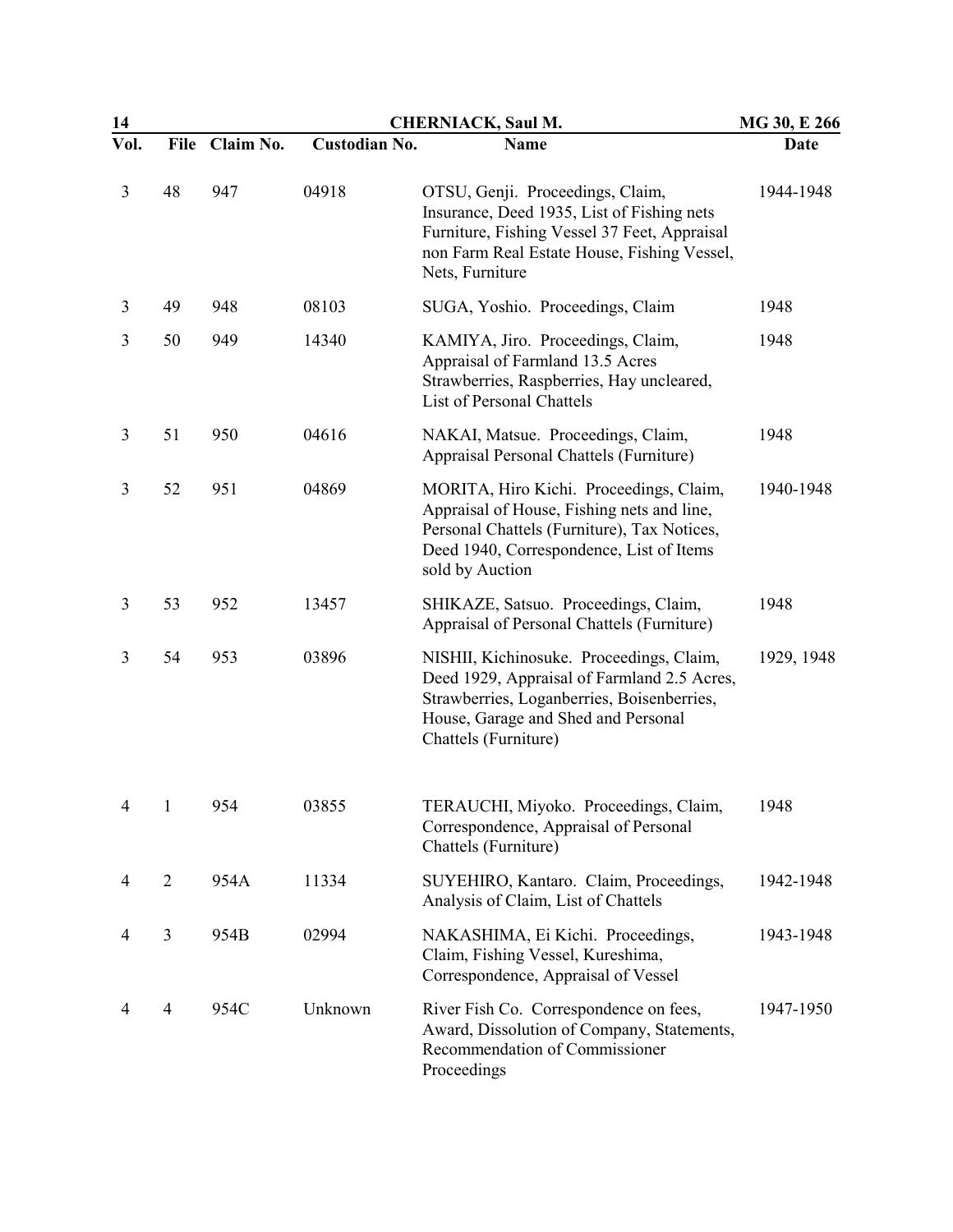|                | MG 30, E 266 |                | <b>CHERNIACK, Saul M.</b> |                                                                                                                                                                                        | 15        |  |
|----------------|--------------|----------------|---------------------------|----------------------------------------------------------------------------------------------------------------------------------------------------------------------------------------|-----------|--|
| Vol.           |              | File Claim No. | <b>Custodian No.</b>      | <b>Name</b>                                                                                                                                                                            | Date      |  |
| 4              | 5            | 955            | 147062E                   | NAGAMATSU, Sakuo. Proceedings,<br>Appraisal of Farmland 10 Acres uncleared,<br>Claim                                                                                                   | 1947-1948 |  |
| 4              | 6            | 956            | 14052                     | FURUKAWA, Gentaro. Proceedings,<br>Appraisal of Farmland and 20 Acres, 9 Acres<br>in Strawberries, Raspberries and Hops, 11<br>cleared but not in crops, Barn, Packing<br>House, Claim | 1948      |  |
| 4              | $\tau$       | 957            | 02967                     | HAYASHI, Haruno. Proceedings, Appraisal<br>of Personal Chattels (Furniture Dishes), List<br>of Kitchen Utensils, Claim                                                                 | 1948      |  |
| 4              | $8\,$        | 958            | 04056                     | HAYASHI, Genji. Release Form,<br>Correspondence on Fees, Correspondence,<br>Proceedings re Estate of Hanyemon Hayashi.<br>Appraisal of House                                           | 1948-1949 |  |
| $\overline{4}$ | 9            | 959            | 00954                     | SANO, Matsasaburo. Proceedings, Claim,<br>Appraisal of personal Chattels, (Furniture).<br>List of Chattels, Carpenter Tools                                                            | 1948      |  |
| 4              | 10           | 960            | 14257                     | MINAKI, Kikutaro. Proceedings, Appraisal<br>of Farmland 9 Acres Raspberries,<br>Strawberries, Fall Vegetables, House Sheds,<br>Garage, Truck                                           | 1948      |  |
| 4              | 11           | 961            | 14120                     | KATSUMOTO, Juishi. Proceedings,<br>Appraisal of Farmland 10 Acres Raspberries,<br>Strawberries, Fruit Trees Buildings, Personal<br>Chattels - Truck, Furniture, Claim                  | 1948      |  |
| 4              | 12           | 962            | 08449                     | BABA, Teijiro. Proceedings, Claim,<br>Insurance, Appraisal of Chattels, House,<br><b>Notes</b>                                                                                         | 1943-1948 |  |
| 4              | 13           | 963            | 04932                     | KAWANO, Katsumi. Proceedings, Personal<br>Chattels, Furniture, Claim                                                                                                                   | 1948      |  |
| 4              | 14           | 964            | 11223                     | KAWANO, Yoshio. Proceedings, Personal<br>Property Fishing Nets, Line, Anchors, Claim                                                                                                   | 1948      |  |
| 4              | 15           | 965            | 08540                     | HONKAWA, Kyuhachi. Proceedings,<br><b>Appraisal Personal Chattels</b>                                                                                                                  | 1948      |  |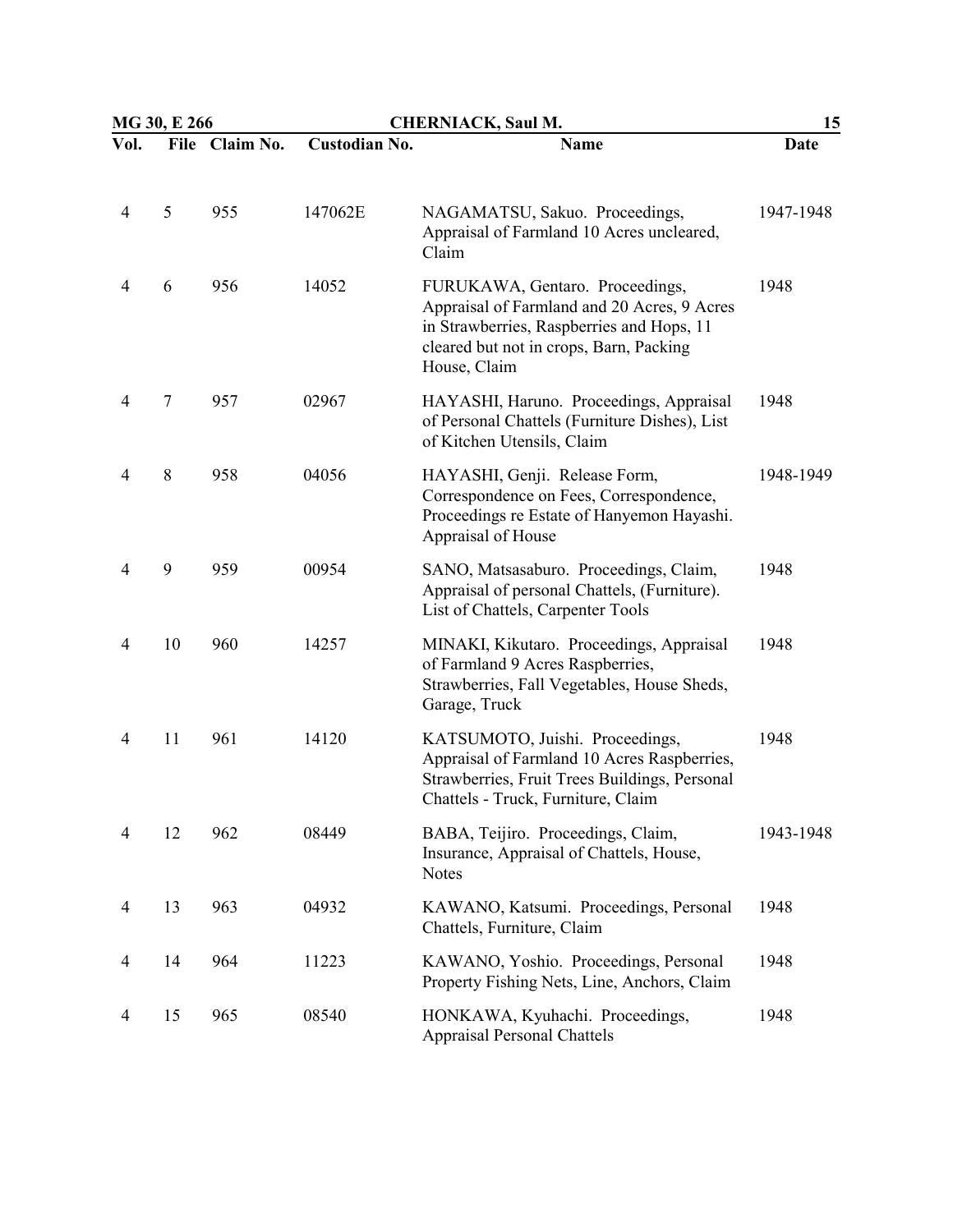| 16             |             | <b>CHERNIACK, Saul M.</b><br>MG 30, E 266 |                      |                                                                                                                                                                  |           |  |
|----------------|-------------|-------------------------------------------|----------------------|------------------------------------------------------------------------------------------------------------------------------------------------------------------|-----------|--|
| Vol.           | <b>File</b> | Claim No.                                 | <b>Custodian No.</b> | <b>Name</b>                                                                                                                                                      | Date      |  |
| 4              | 16          | 966                                       | 14344                | GYOTOKU, Unta. Proceedings, Claim, List<br>of Chattels and List sold by Auction,<br>Appraisal of Farmland 3 Acres Strawberries,<br>Raspberries, Asparagus, House | 1944-1948 |  |
| $\overline{4}$ | 17          | 811                                       | 13400                | ONIZAKI, Sekimatsu. Proceedings, Claim,<br><b>Notes</b>                                                                                                          | 1948      |  |
| 4              | 18          | 968                                       | 03989                | KOYANAGI, Todatoshi. Proceedings,<br>Appraisal Personal Property (nets) Claim                                                                                    | 1948      |  |
| 4              | 19          | 969                                       | 13956                | ARINOBU, Manzo. Proceedings, Claim,<br>Notes, Lease, Appraisal of Personal Chattels,<br>Farmland 5 Acres Strawberries, Raspberries,<br>Asparagus                 | 1948      |  |
| 4              | 20          | 970                                       | 09711                | HAYASHI, Chu. Proceedings, Claim, Notes,<br>Appraisal of Nonfarm real Estate                                                                                     | 1948      |  |
| 4              | 21          | 971                                       | 04434                | KITAGAWA, Shinjiro. Proceedings, non-<br>farm real Estate Appraisal                                                                                              | 1947-1948 |  |
| 4              | 22          | 972                                       | 09278                | TATEBE, Kango. Proceedings, Claim,<br>Notes, Appraisal Personal Chattels, Non-<br>Form Real Estate                                                               | 1948      |  |
| 4              | 23          | 973                                       | 01954                | SASAKI, Tschinosuke. Proceedings, Non-<br>Farm Real Estate, Notes                                                                                                | 1948      |  |
| $\overline{4}$ | 24          | 974                                       | 08369                | IWAMOTO, Arikichi Harry. Proceedngs,<br>Appraisal of Personal Chattels, Claim                                                                                    | 1948      |  |
| 4              | 25          | 975                                       | 04138                | HIBI, Katashi. Correspondence, Fishing nets<br>Claimed Proceedings, Appraisal of nets,<br><b>Insurance on Nets</b>                                               | 1943-1949 |  |
| 4              | 26          | 976                                       | 04680                | NISHIMURA, Sumie, Mrs. Proceedings,<br>Notes, Appraisal of Personal Chattels,<br>(Furniture), Claim, Proceeds of Auction Sale                                    | 1948      |  |
| 4              | 27          | 977                                       | 05990                | KENNO, Yaye [Formerly YADA Yaye].<br>Proceedings, Notes, Draft Real Estate,<br>Appraisal of Store                                                                | 1948      |  |
| 4              | 28          | 978                                       | 10177                | KENNO, Kato. Proceedings, Appraisal of<br>Non-Farm Real Estate (Residential), Claim                                                                              | 1944-1948 |  |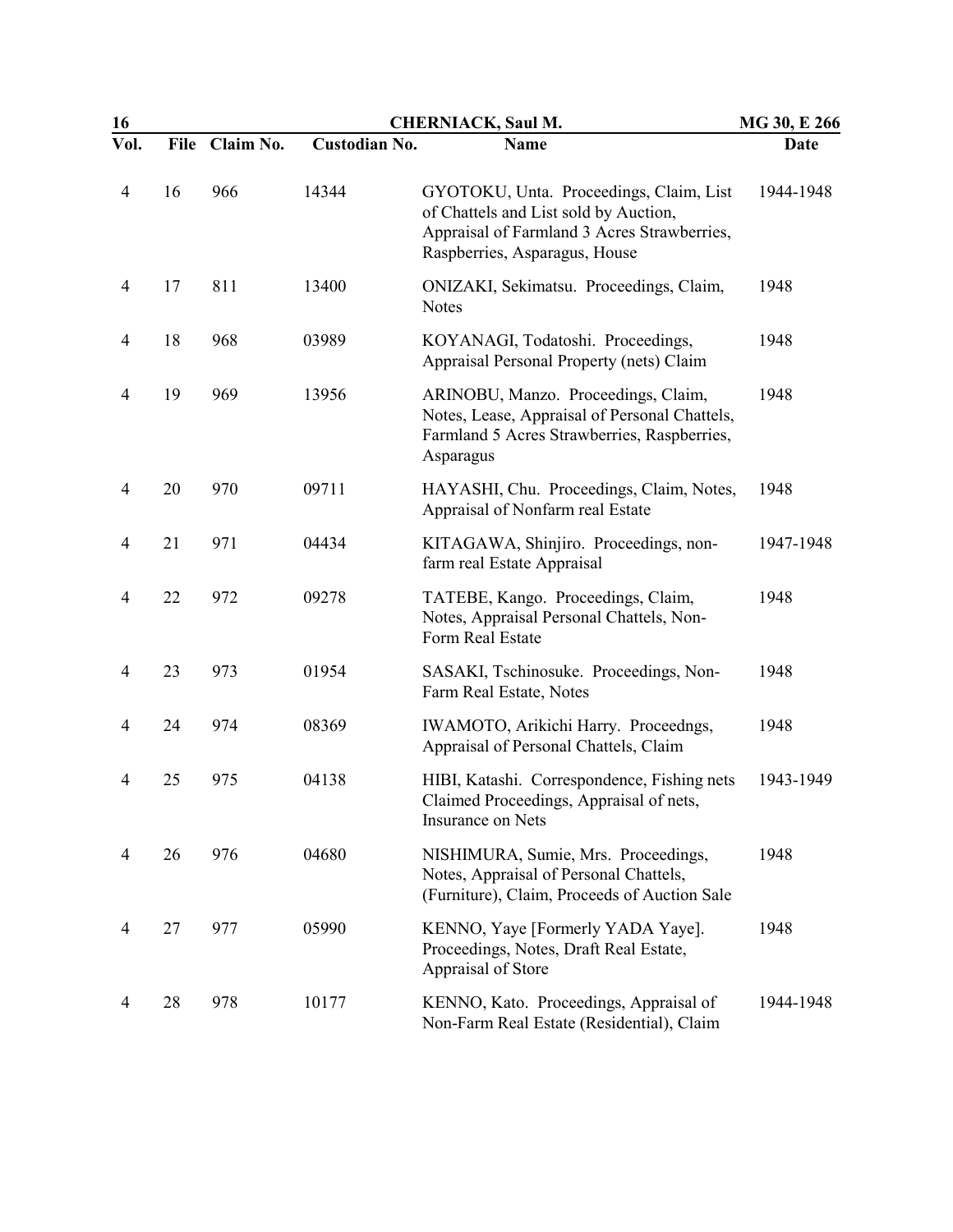|                | MG 30, E 266 |                | <b>CHERNIACK, Saul M.</b> |                                                                                                                                                                                                 | 17        |  |
|----------------|--------------|----------------|---------------------------|-------------------------------------------------------------------------------------------------------------------------------------------------------------------------------------------------|-----------|--|
| Vol.           |              | File Claim No. | <b>Custodian No.</b>      | <b>Name</b>                                                                                                                                                                                     | Date      |  |
| $\overline{4}$ | 29           | 979            | 13869                     | KAWASHIMA, Yeki. Notes, Proceedings,<br>Real Estate TAx Receipt & Assessment<br>Appraisal of Personal Chattels, and Farmland<br>9½ Acres Strawberries, Raspberries,<br>Potatoes, House and Shed | 1948      |  |
| 4              | 30           | 980            | 08696                     | KAWAHARA, Gihei. Proceedings,<br>Appraisal of Personal Chattels, Non Farm<br>Real Estate, Claim                                                                                                 | 1944-1948 |  |
| 4              | 31           | 981            | 08157                     | ODA, Miyoshi. Proceedings, Appraisal<br>Personal Chattels (furniture), Claim on House<br>in New Westminster sold Privately                                                                      | 1944-1948 |  |
| 4              | 32           | 982            | 12047                     | YOSHIHARA, Kazuaki. Proceedings,<br>Appraisal of Personal Property Vessel Mr.<br>Frederick, Claim                                                                                               | 1948      |  |
| 4              | 33           | 983            | 04766                     | HIRASHIMA, Kurataro. Proceedings, Claim                                                                                                                                                         | 1948      |  |
| 4              | 34           | 984            | 06768                     | SHIOZAKI, Moraji. Recommendation for<br>higher Appraisal of Jeweller's Stock Part of<br>which was lost, Proceedings, Claim,<br>Appraisal Personal Chattels Household<br>Articles, Notes         | 1948-1949 |  |
| 4              | 35           | 985            | 14444                     | KOBAYASHI, Shigeno. Proceedings,<br>Appraisal of Farmland 6 Acres Strawberries,<br>Raspberries, House, Shed, Personal Chattels -<br>Coal & Wood Range, claims, List of Chattels                 | 1948      |  |
| 4              | 36           | 986            | 5359                      | TATEISHI, Tamehiko. Estate Proceedings,<br>Claim, Appraisal non farm real estate<br>residential, Personal Chattels, furniture,<br><b>Notes</b>                                                  | 1948      |  |
| 4              | 37           | 987            | 04969                     | NARIIWA, Yasuichi. Proceedings, Claim,<br>Personal Property Fish nets, Lines                                                                                                                    | 1942-1948 |  |
| 4              | 38           | 988            | 08386                     | IWASHA, Kazuo. Proceedings, Non Farm<br>Real Estate House Appraisal, Claim                                                                                                                      | 1948      |  |
| 4              | 39           | 989            | Unknown                   | UMAKOSHI, Tasoji. Correspondence,<br>Proceedings non-Co-Operation, Appraisal of<br>Non Farm Real Estate (Residential)                                                                           | 1948      |  |
| 4              | 40           | 990            | 07396                     | WANANABE, Isamu. Proceedings,<br>Appraisal of Personal Chattels, Claim                                                                                                                          | 1948      |  |